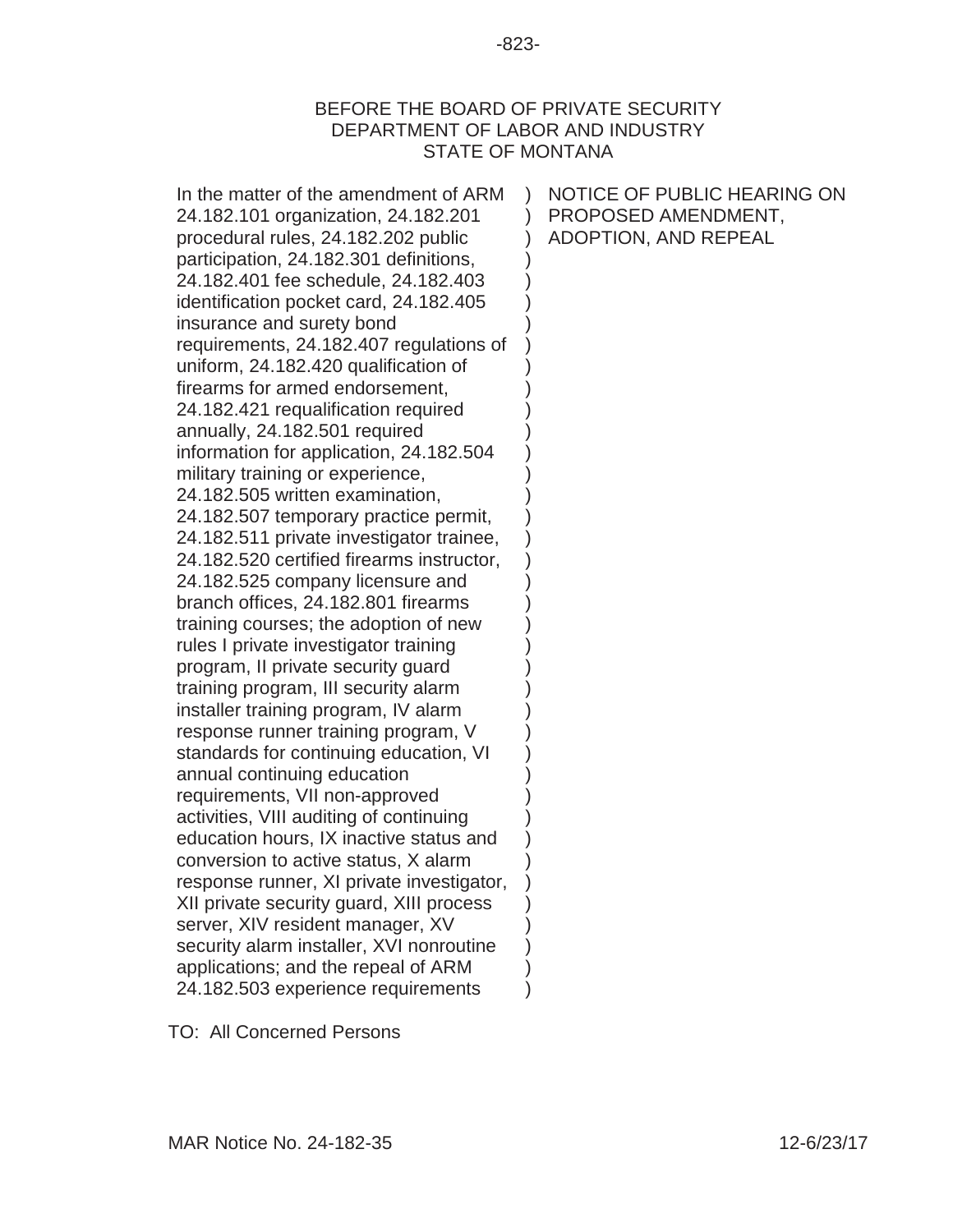1. On July 18, 2017, at 10:00 a.m., a public hearing will be held in the Large Conference Room, 301 South Park Avenue, 4th Floor, Helena, Montana, to consider the proposed amendment, adoption, and repeal of the above-stated rules.

2. The Department of Labor and Industry (department) will make reasonable accommodations for persons with disabilities who wish to participate in this public hearing or need an alternative accessible format of this notice. If you require an accommodation, contact the Board of Private Security (board) no later than 5:00 p.m., on July 11, 2017, to advise us of the nature of the accommodation that you need. Please contact Steve Gallus, Board of Private Security, 301 South Park Avenue, P.O. Box 200513, Helena, Montana 59620-0513; telephone (406) 841- 2370; Montana Relay 1 (800) 253-4091; TDD (406) 444-2978; facsimile (406) 841- 2305; or dlibsdpsp@mt.gov (board's e-mail).

3. The rules proposed to be amended are as follows, stricken matter interlined, new matter underlined:

24.182.101 ORGANIZATION (1) The Board of Private Security patrol officers and investigators hereby adopts and incorporates the organizational rules of the Department of Labor and Industry as listed in chapter 1 of this title.

AUTH: 2-4-201, 37-60-202, MCA IMP: 2-4-201, MCA

REASON: The board is amending ARM 24.182.101, 24.182.201, and 24.182.202 to consistently refer to the board by its correct name, per 37-60-101 and 2-15-1781, MCA. Authority citations are being amended to accurately reflect the statutory sources of the board's rulemaking authority.

24.182.201 PROCEDURAL RULES (1) The Board of Private Security patrol officers and investigators hereby adopts and incorporates the procedural rules of the Department of Labor and Industry as listed in chapter 2 of this title.

AUTH: 2-4-201, 37-60-202, MCA IMP: 2-4-201, MCA

24.182.202 PUBLIC PARTICIPATION (1) The Board of Private Security patrol officers and investigators hereby adopts and incorporates the public participation rules of the Department of Commerce as set out in chapter 2 of ARM Title 8.

AUTH: 2-4-201, 37-60-202, MCA IMP: 2-3-103, MCA

24.182.301 DEFINITIONS (1) "Direct supervision", regarding private investigator trainees, and temporary practice permit holders means daily contact between supervisor and trainee or temporary practice permit holder while engaged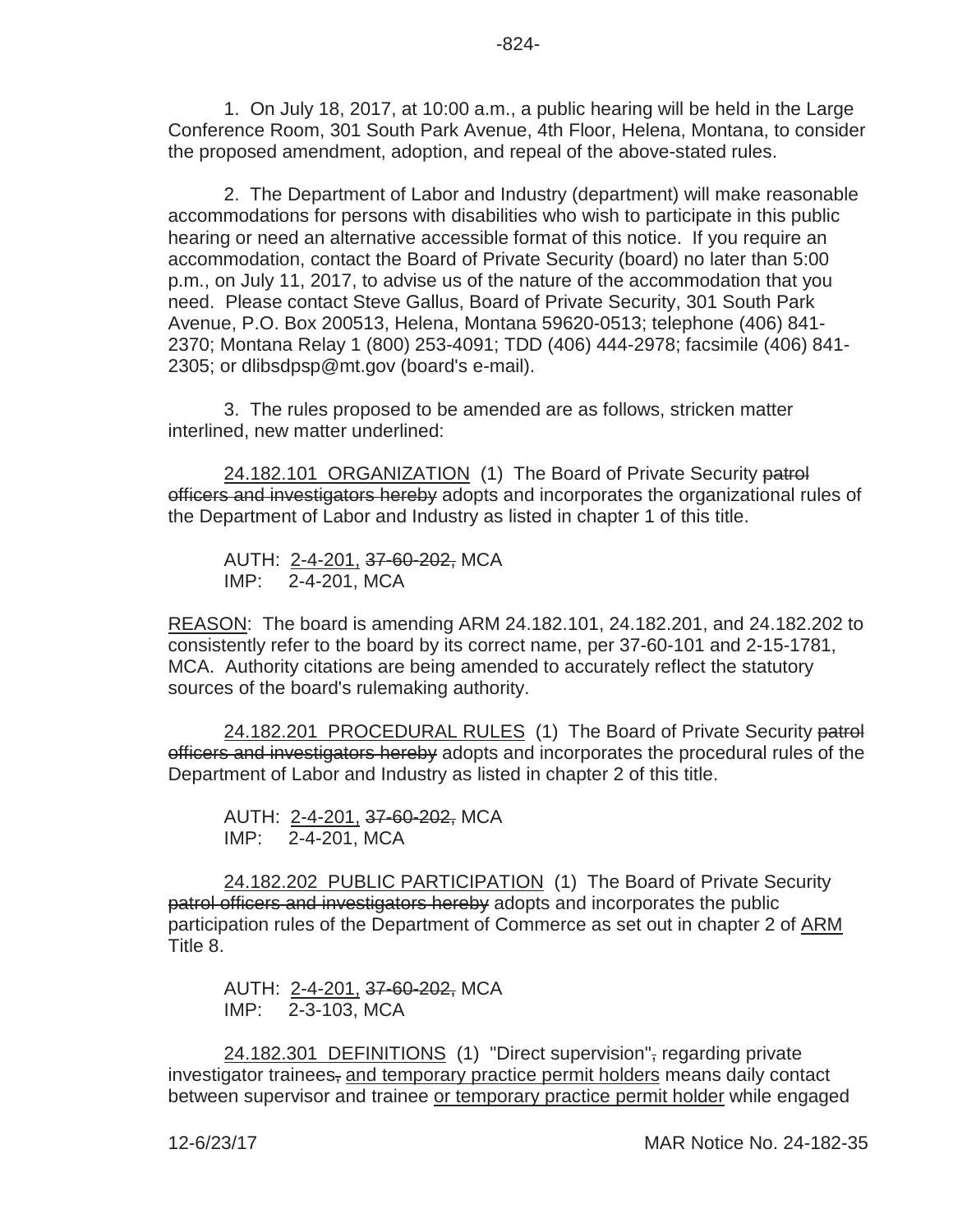in an investigation the performance of licensed duties, including one in-person, faceto-face meeting per week.

(2) and (3) remain the same.

(4) "Retail merchant" as used in 37-60-105, MCA, means a person who operates a store and sells goods to individuals solely for their own use.

(5) "Weapon" as used in 37-60-405, MCA, means a firearm.

AUTH: 37-1-131, 37-60-202, MCA

IMP: 37-60-101, 37-60-103, 37-60-105, 37-60-202, 37-60-303, 37-60-405, **MCA** 

REASON: The board determined it is reasonably necessary to amend (1) to address questions by clarifying that temporary practice permit holders must also be directly supervised and also to align with proposed changes to ARM 24.182.507. The board is amending (4) to clarify the source of the term "retail merchant" in providing context to the reader.

Additionally, it is necessary to define "weapon" in (5) to clarify the relationship of multiple terms used in statute. In particular, 37-60-101(2), MCA, defines "armed" as wearing, carrying, or possessing a firearm. Meanwhile, 37-60-405, MCA, refers to "weapons" when stating what armed licensees may carry. Reading both statutes together, it is clear that only a firearm constitutes a weapon for the purposes of Title 37, chapter 60, MCA.

Authority and implementation citations are being amended to accurately reflect all statutes implemented through the rule and provide the complete sources of the board's rulemaking authority.

24.182.401 FEE SCHEDULE (1) and (2) remain the same.

(3) Inactive license renewal fees are as follows:

(a) Contract security companies, proprietary security organizations, and electronic security companies:

| Company                                                             | 100   |
|---------------------------------------------------------------------|-------|
| Resident manager                                                    | 62.50 |
| Security guard, alarm installer, or alarm response runner           | 50    |
| <b>Branch office</b>                                                | 50    |
| Private investigator                                                | 87.50 |
| Private investigator trainee                                        | 50    |
| Process server                                                      | 50    |
| Certified firearms instructor                                       | 62.50 |
| (4) Miscellaneous fees are as follows:                              |       |
| Photo ID card (original lost or destroyed replacement)<br>'a)       | 20    |
| (b) and (c) remain the same.                                        |       |
| <b>Changes of supervisor or address</b>                             | 10    |
| Training program certification application                          | 50    |
| (4) through (7) remain the same but are renumbered (5) through (8). |       |
|                                                                     |       |

AUTH: 37-1-134, 37-60-202, MCA IMP: 25-1-1104, 37-1-134, 37-1-141, 37-60-202, 37-60-304, MCA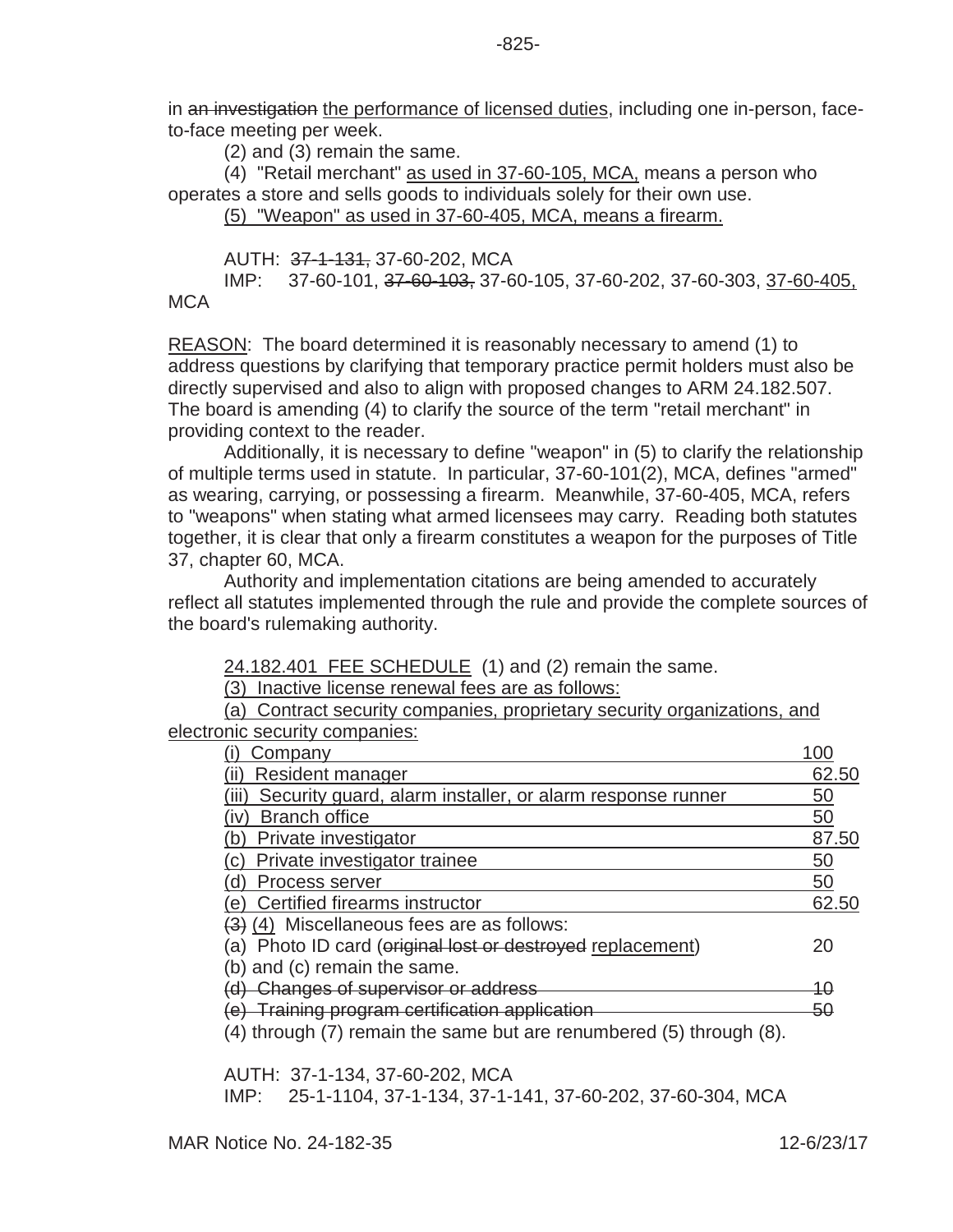REASON: The board determined it is reasonably necessary to amend this rule and establish fees for inactive status to align with proposed NEW RULE IX which creates an inactive license status and conversion to active status for its licensees. Licensees must still renew while on inactive status, but the fee is half the active license fee due to the limited staff time necessary to process and renew inactive licenses.

The board is amending (4)(a) to align with changes to ARM 24.182.403 requiring licensees to obtain new ID cards when employers change. Additionally, the board is deleting (4)(d) and(4)(e) to eliminate the fees to change supervisors or addresses, and to apply for training program certification. Licensees can now change addresses online, and will soon be able to do the same for supervisor information. There is no additional staff work for online changes and no need for additional fees.

Lastly, since companies apply for training program certification as part of the original license application, the board is eliminating that fee as those applications are processed jointly by department staff. The board estimates that the proposed fee changes will affect approximately 155 persons and decrease annual revenue by \$9,197.50.

24.182.403 IDENTIFICATION POCKET CARD (1) Only one identification card shall be issued for each licensure category. The licensee is responsible for the maintenance, custody, and control of the card, and shall not permit any unauthorized use of the card. If an identification card is altered in any way, it is invalid.

(2) and (3) remain the same.

(4) Persons licensed by the board who change employers must immediately notify the department to obtain new pocket identification cards naming the new employers.

AUTH: 37-60-202, MCA IMP: 37-60-309, MCA

REASON: The board is currently considering a process change to print all license types held by a person or entity on a single identification pocket card. This change will reduce costs and provide greater convenience to licensees having more than one license. The board is amending (1) now to allow for this process change and because there is no reason to limit cards to a single license type.

Identification pocket cards identify both the licensees and their employers, since employment is required for licensure as alarm response runners, private security guards, and security alarm installers per 37-60-101, MCA. Because information on the cards is immediately out-of-date when a licensee's employment changes or terminates, the board concluded it is reasonably necessary to require that licensees update the information on record with the department immediately. The board believes this will help prevent licensees holding out-of-date identification cards from falsely representing their ability to practice private security to the public.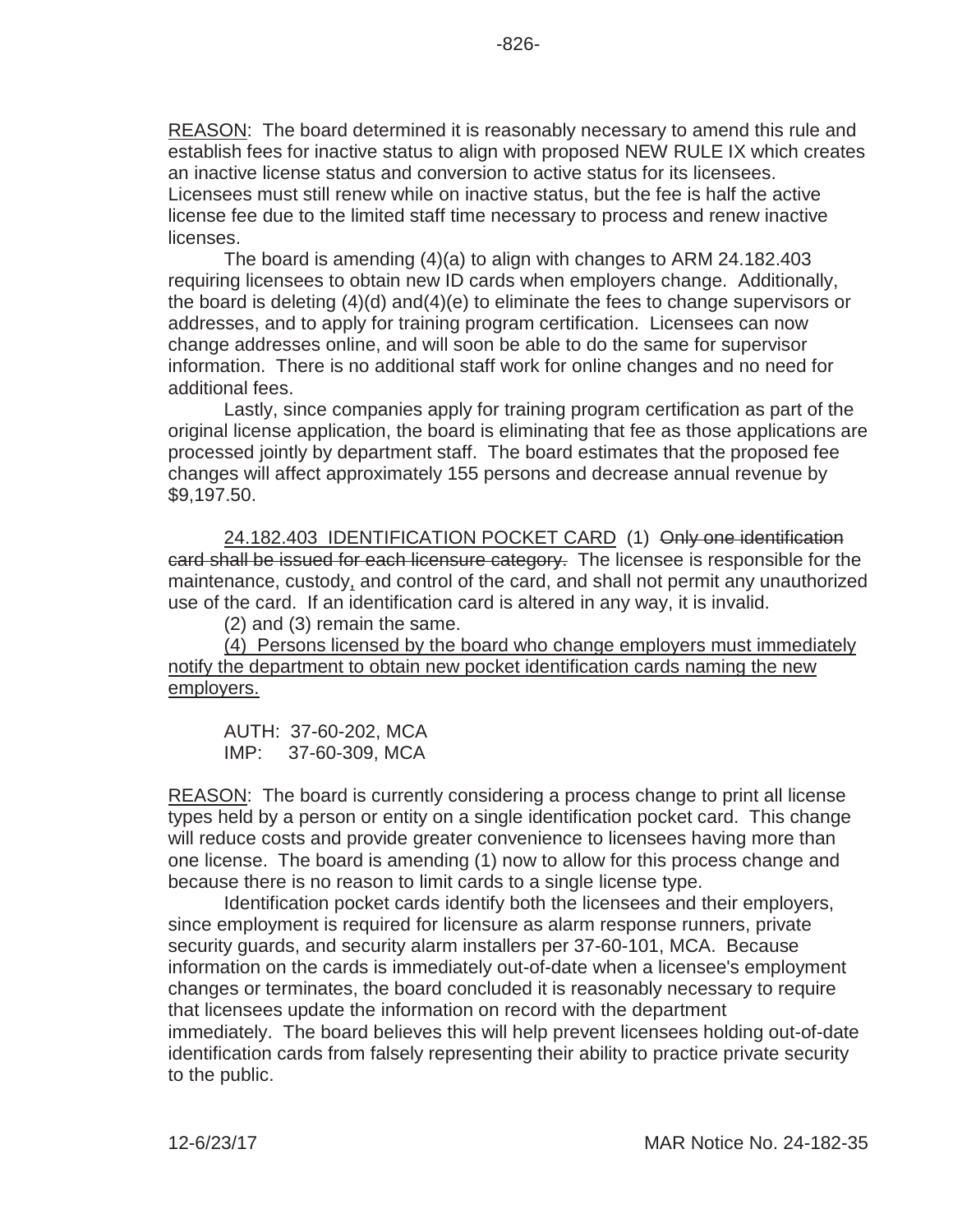## 24.182.405 INSURANCE AND SURETY BOND REQUIREMENTS

(1) Persons regulated by Title 37, chapter 60, MCA, and licensed as follows shall file a yearly certificate of insurance with the board:

(a) remains the same.

(i) If licensed with armed status, private investigators shall be covered by liability for firearms coverage.

(b) and (c) remain the same.

(i) If licensed with armed status, employees of contract and proprietary security companies shall carry liability for firearms coverage.

(d) Certified firearms instructors (CFIs) shall maintain a minimum of \$500,000 occurrence form of commercial general liability which includes personal injury and errors and omissions coverage.

(2) Process servers shall maintain a surety bond in the amount of \$10,000 for an individual or \$100,000 for a firm. A levying officer may not levy on a judgment that exceeds the value of the bond.

(3) Private investigators with a firearms endorsement, CFIs, and contract and proprietary security companies who employ security guards with firearms endorsements must carry firearms liability coverage.

(2) remains the same but is renumbered (4).

(3) (5) Each licensee shall sign a release requesting direct and authorize the insurance carrier to inform the board if the coverage or surety bond is canceled or allowed to lapse.

(6) Licensees must maintain the insurance coverage, surety bond, and firearms liability coverage required by this rule at all times of active licensure status or place their licenses on inactive status. Failure to carry current insurance during active licensure status is grounds for administrative suspension.

AUTH: 37-1-131, 37-60-202, MCA IMP: 25-1-1111, 37-1-131, 37-1-321, 37-60-202, MCA

REASON: The board is amending and reorganizing this rule to house all insurance and surety requirements in a single location for clarity and ease of use, including relocating the CFI insurance requirements from ARM 24.182.520, and providing some of the statutory surety bond requirements for process servers at (2). The board is also amending the catchphrase to more accurately reflect the content of this rule following the amendments.

The current rule requires that licensees sign releases requesting that insurance carriers inform the board when coverage is canceled or allowed to lapse. The board is amending (5) to more generally require that licensees direct and authorize their insurers to inform the board to more accurately reflect the actual process used in these situations and not require any specific form. The board concluded they do not need to direct the method for release, as insurance carriers may have their own policies governing the release of information to third parties.

The board determined that the inactive license status proposed in NEW RULE IX will allow licensees to temporarily suspend their practices and insurance coverage while still maintaining licensure and compliance with board regulations. The board is adding (6) to underscore the importance of the insurance and surety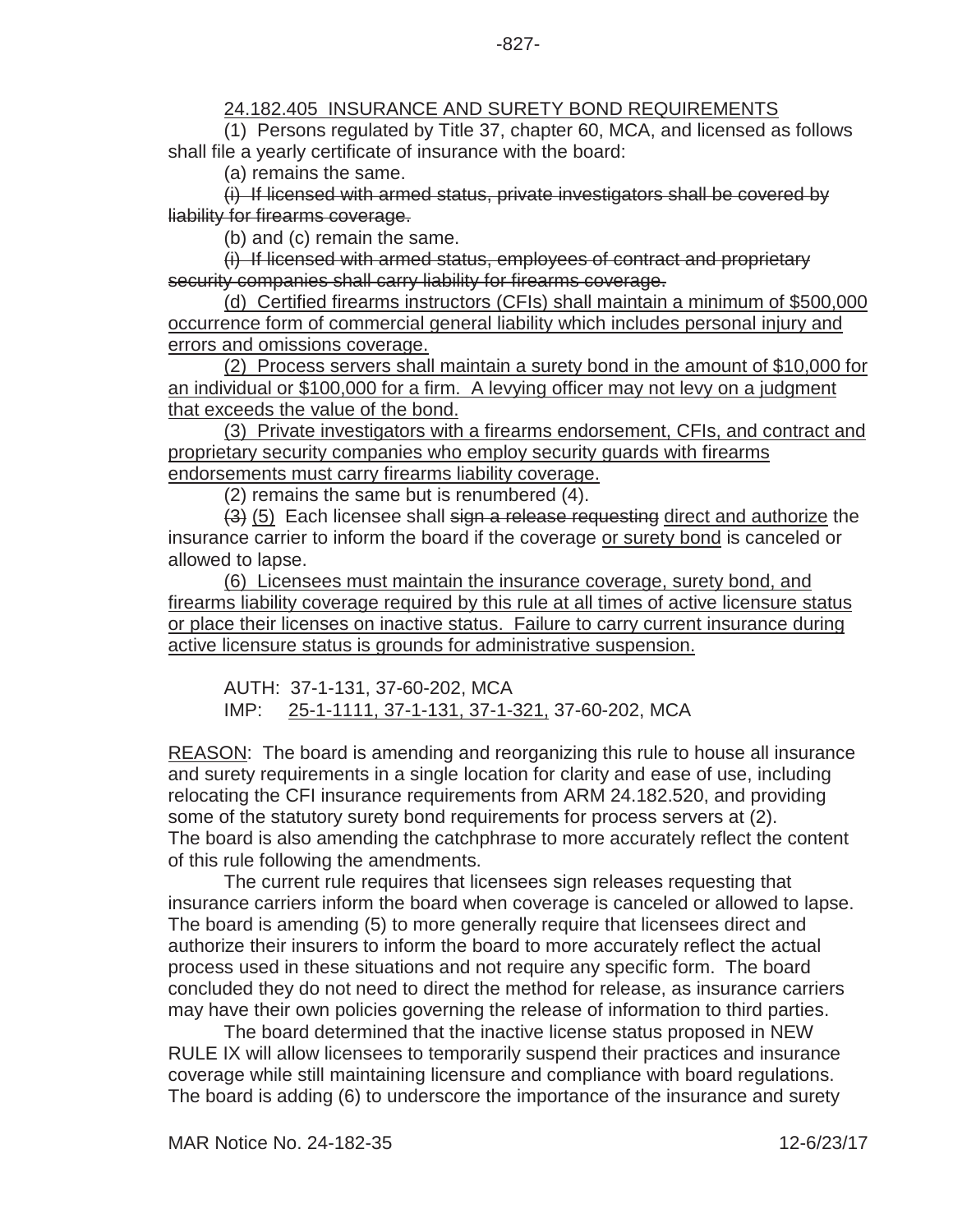bond requirements, clarify they are ongoing requirements necessary for continued licensure, and provide notice to licensees of the possible consequence of failing to comply with those requirements.

24.182.407 REGULATIONS OF UNIFORM (1) remains the same.

(2) A licensee required to wear a uniform while performing any duty regulated by Title 37, chapter 60, MCA, must have the uniform approved by the board or its designee.

(a) through (3) remain the same.

AUTH: 37-60-202, 37-60-407, MCA IMP: 37-60-407, MCA

REASON: The board determined it is reasonably necessary to amend this rule to clarify that board staff may approve a licensee's proposed uniform as part of providing administrative services to the board. Requiring the board to actually review proposed uniforms unnecessarily delays the application process, and the rule provides clear guidelines to staff for this approval. Authority citations are being amended to accurately reflect the statutory sources of the board's rulemaking authority.

24.182.420 TYPE OF FIREARM QUALIFICATION OF FIREARMS FOR ARMED ENDORSEMENT (1) Upon receipt of armed endorsement, a licensee is approved by the board to carry the firearm(s) with which the licensee is trained or qualified through a Montana POST certified instructor or a Montana licensed certified firearms instructor (CFI) and a board approved course. Private investigators and security guards seeking authorization to wear, carry, or possess a firearm in the performance of licensed duties shall submit a complete armed endorsement application, on a form prescribed by the department, and submit evidence of:

(a) satisfactory completion of a firearms training program taught by a boardcertified firearms instructor (CFI) and approved by the board or its designee under ARM 24.182.801; and

(b) the firearm(s) the licensee qualified with, by passing a shooting proficiency test following completion of the firearms training program required by (a).

(2) Licensees issued an armed endorsement are approved to wear, carry, or possess the firearms they qualified with, in the performance of licensed duties.

AUTH: 37-1-131, 37-60-202, 37-60-303, MCA IMP: 37-60-101, 37-60-202, 37-60-303, 37-60-405, MCA

REASON: Section 37-60-202(6), MCA, requires that the board adopt and enforce rules "for the approval of weapons." The current rule states that licensees are approved to carry firearms with an armed endorsement, but does not describe the process used to obtain the endorsement, which created confusion. The board concluded it is reasonably necessary to amend this rule to clearly state all requirements for obtaining an armed endorsement and approving firearms.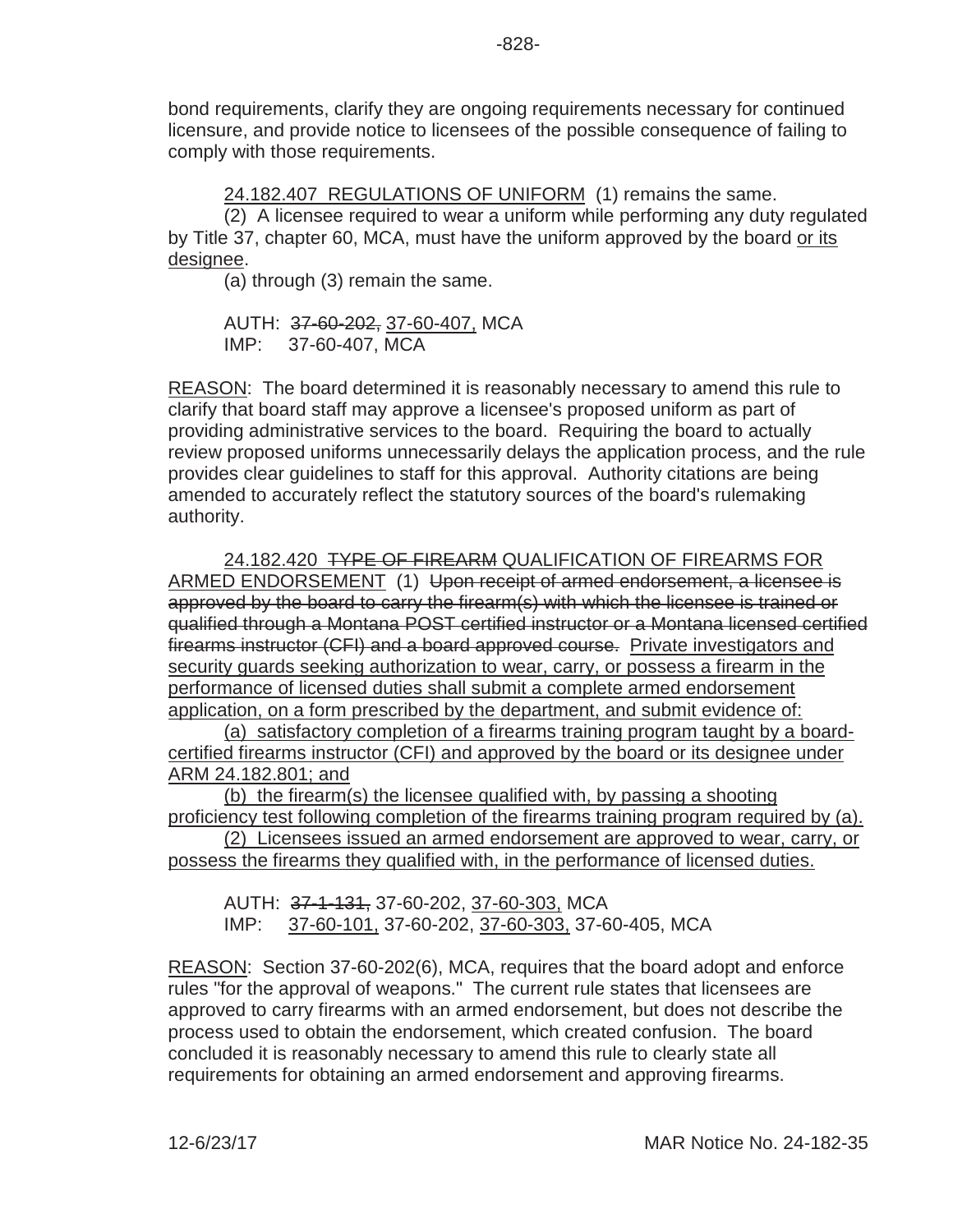The board is adding (1)(a) to require that applicants/licensees complete a firearms training program through a licensed CFI, and no longer allowing courses taught by Montana POST-certified instructors. The board concluded this amendment is reasonably necessary to implement the requirement in 37-60-303(5), MCA, that endorsement applicants must complete a "firearms training program certified by or satisfactory to the board." Allowing courses conducted by a Montana POST-certified instructor does not meet statutory requirements, since the board does not approve, certify, or assess any firearms training programs offered by Montana POST-certified instructors. Rather, the board's process of licensing CFIs and approving firearms training program curriculums is the only method available to the board to align with the statutory language.

The board is adding (1)(b) and (2) to clearly address how licensees obtain approval to carry particular firearms in the performance of licensed duties. ARM 24.182.801 states that firearms training courses must meet the objectives of firearm safety and shooting proficiency. However, ARM 24.182.420 does not expressly state that licensees must pass a shooting proficiency test with a specific type of firearm to be approved to carry it in the field. The board is amending this rule to more clearly link these related rules and clarify the relationships between completing a firearms training program, passing a shooting proficiency test, and receiving armed endorsement. Since 2012, the board has considered amending its approval process for firearms, from allowing a licensee to carry other firearms (beyond those trained with) to these proposed amendments. The board determined limiting the carrying of firearms to those trained with most directly meets the statutory intent of requiring a completed training program, and that these changes better protect the public considering differences that exist among types of firearms.

Authority and implementation citations are being amended to accurately reflect all statutes implemented through the rule and provide the complete sources of the board's rulemaking authority.

24.182.421 REQUALIFICATION REQUIRED ANNUALLY (1) Licensees with armed status shall requalify annually with a Montana POST certified instructor or a Montana licensed certified firearms instructor (CFI) to maintain their firearm endorsement each year. Requalification will be based upon satisfactory completion of a board approved combat shooting course at least once during each year. In order to maintain armed status, private investigators and armed security guards shall submit the following information annually:

(a) a complete armed endorsement renewal application, on a form prescribed by the department; and

(b) written notice of the firearms the licensee requalified with, by passing a shooting proficiency test conducted by a POST-certified firearms instructor or boardcertified CFI.

(2) Licensees issued a renewed armed endorsement are approved to wear, carry, or possess the firearms they requalified with, in the performance of licensed duties.

AUTH: 37-60-202, 37-60-303, MCA IMP: 37-60-202, 37-60-303, 37-60-405, MCA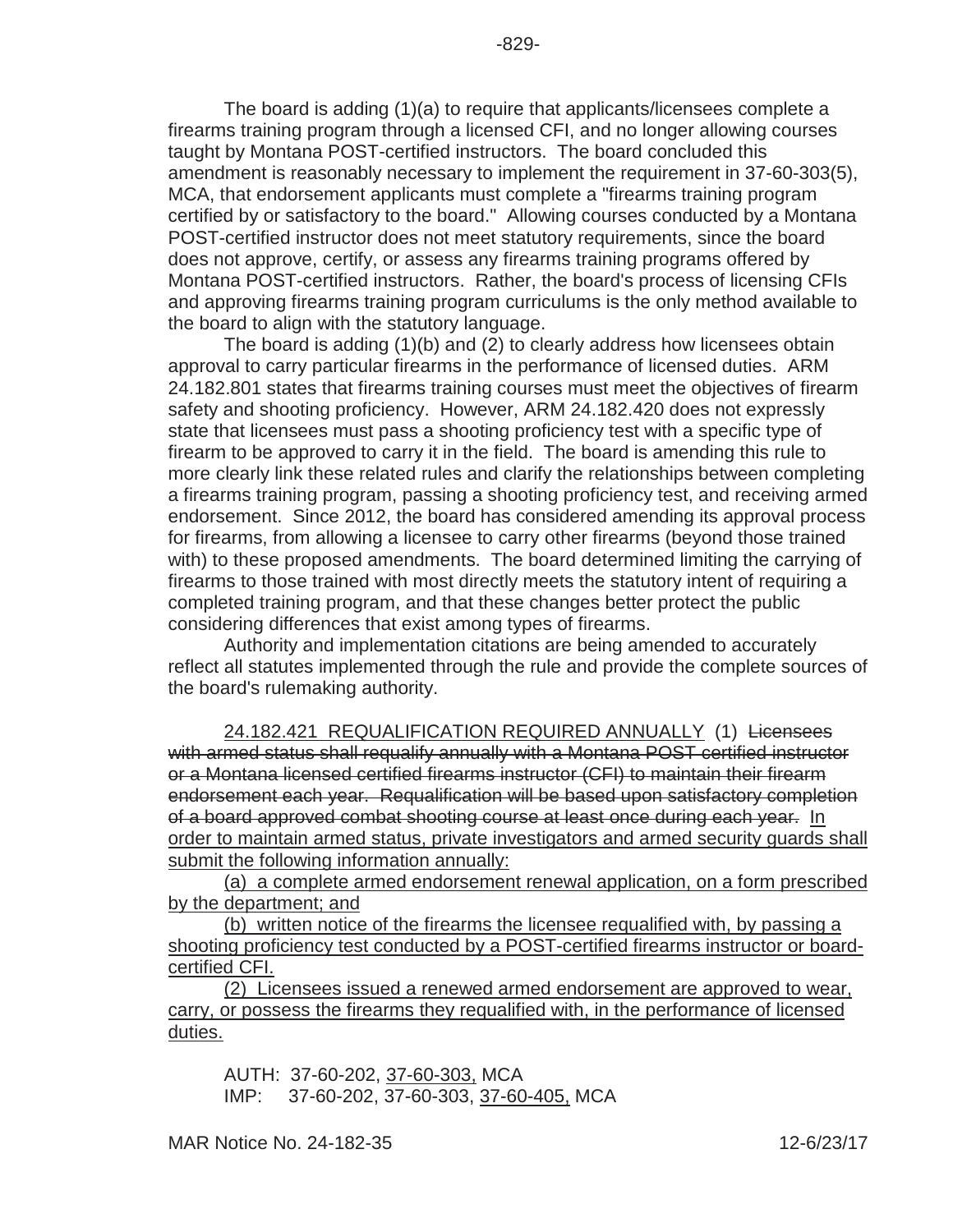REASON: The board is amending this rule to align with amendments to ARM 24.182.420, and mirror the initial qualification process to ensure consistent application of the armed endorsement and firearms approval requirements. While the board determined allowing a Montana POST-certified instructor to teach a firearms training program for initial qualification does not meet the requirements of 37-60-303(5), MCA, they found no similar restrictions on the requalification of firearms. Because the primary component of firearm requalification is the shooting proficiency test, the board determined it is therefore more vital that a licensee receive the initial firearms training from a licensed CFI in a board-approved training program versus at requalification. Therefore, the board is amending this rule to clarify that the board will continue to allow licensees to requalify firearms training with either Montana POST-certified instructors or licensed CFIs.

Authority and implementation citations are being amended to accurately reflect all statutes implemented through the rule and provide the complete sources of the board's rulemaking authority.

24.182.501 REQUIRED INFORMATION FOR APPLICATION (1) Prior to granting any license, the board or its designee shall verify the statements made in applications for licensure as deemed necessary to protect the public health, safety, and welfare.

(2) Each applicant shall provide: application must be complete and submitted on a form prescribed by the department before a license can be issued or the application is ready for review by the full board as nonroutine under [NEW RULE XVI].

(a) the applicant's social security number;

(b) one passport-type photo of the applicant; and

(c) other pertinent information and documents the board may require to verify application information.

(3) An applicant may be required to pass an exam in each category for which licensure is sought.

(4) (3) Fingerprints required under Title 37, chapter 60, MCA, shall be submitted to the Federal Bureau of Investigation and the Montana Department of Justice for examination. Final licensure is granted only following receipt and review of the Federal Bureau of Investigation report and any investigations thereof. A fingerprint report is valid for one year six months from date of receipt of the report from the Federal Bureau of Investigation.

(4) Proof of employment, education, and training must be submitted with the application and may include transcripts, diplomas, seminar certificates, course completion certificates, payroll records or income tax returns if self-employed, employee verification, or other supporting evidence.

(5) An applicant for private investigator or resident manager must list the names and telephone numbers of three references not related to the applicant by blood or marriage. Two of the three references must be:

(a) former employers;

(b) individuals or firms with which the applicant had a contractual working agreement if self-employed;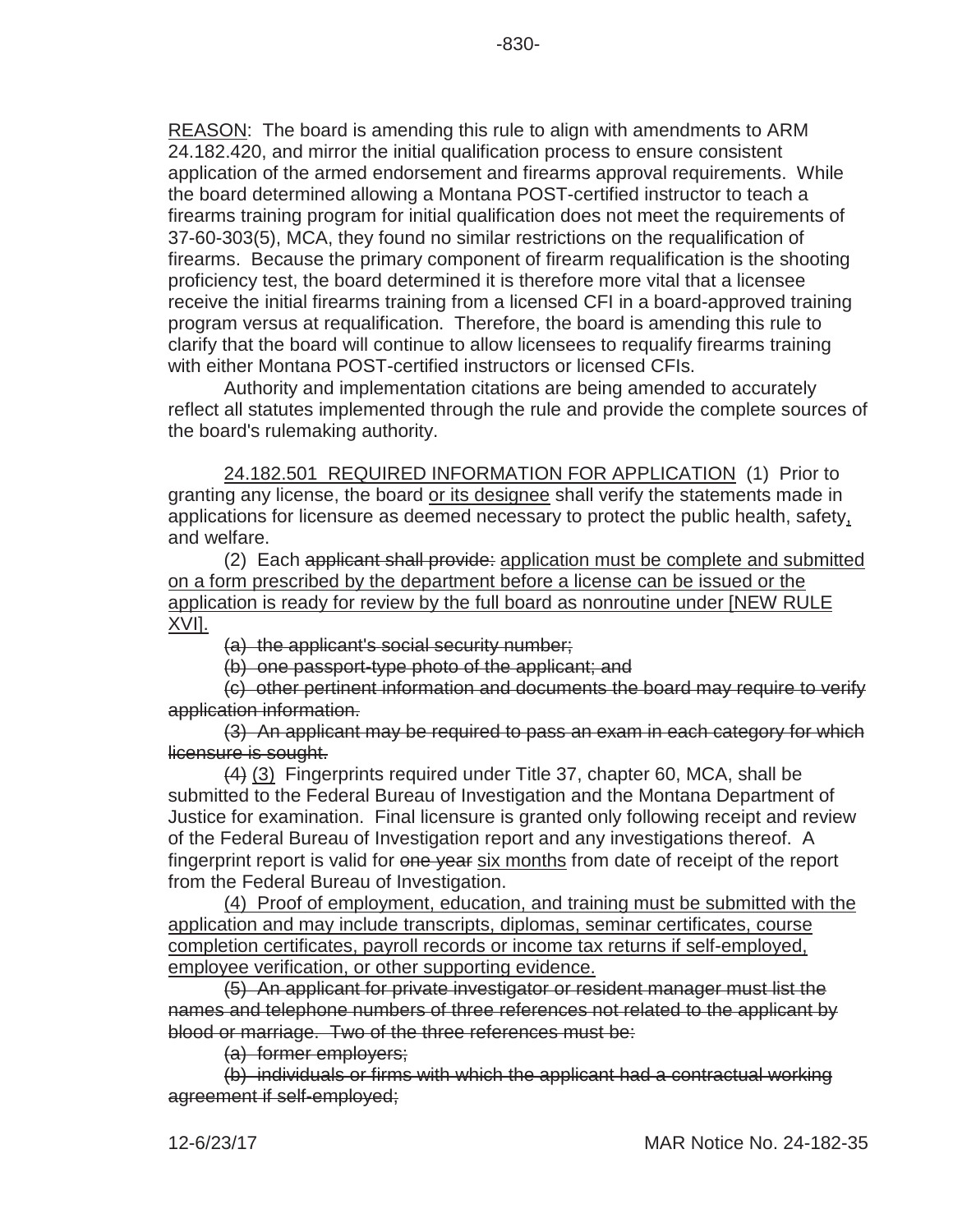(c) individuals or firms having knowledge of the agreement or working relationship; or

(d) as determined acceptable by the board.

(6) Upon preliminary approval of an application for contract security companies, proprietary security organizations, electronic security companies, and private investigators, the applicant will have 60 days to provide proof of insurance per ARM 24.182.405 or the application will be closed.

(7) Prior to obtaining licensure as an armed or unarmed private security guard, applicants shall be required to submit proof of the applicant's employment with a licensed contract security company or proprietary security organization.

(5) An incomplete application will time out one year after the date it was initially submitted, and the applicant must reapply and pay a new application fee to be considered for licensure.

AUTH: 37-1-131, 37-60-202, MCA IMP: 37-1-131, 37-60-303, 37-60-304, MCA

REASON: The board determined it is reasonably necessary to amend and streamline this rule to align with the department's standardized application procedures and provision of administrative services, and for better organization and clarity. Further, the board is proposing NEW RULES X through XV to locate licensure requirements in separate rules for each license type. Several provisions are being relocated from this general rule to those specific new rules, including requirements for examinations and insurance.

The board is amending (3) to provide that fingerprint reports are only valid for six months. Department staff recommended this change following a discussion with the Department of Justice that background check information is only accurate and current at the time that it is obtained. Therefore, the board concluded it is reasonably necessary to require updated background information that is older than six months to better ensure the public's protection.

The board is adding (4) to update the documentation acceptable to prove employment, education, and training. This change will align with other proposed amendments allowing employment opportunities to count towards licensure.

Implementation citations are being amended to accurately reflect all statutes implemented through the rule.

24.182.504 MILITARY TRAINING OR EXPERIENCE (1) and (2) remain the same.

(3) An applicant must submit satisfactory evidence of receiving military training, service, or education that is equivalent to relevant licensure requirements by the board of private security. At a minimum, satisfactory Satisfactory evidence shall include includes:

(a) a copy of the applicant's military discharge document (DD 214 or other discharge documentation);

(b) through (4) remain the same.

AUTH: 37-1-145, MCA

MAR Notice No. 24-182-35 12-6/23/17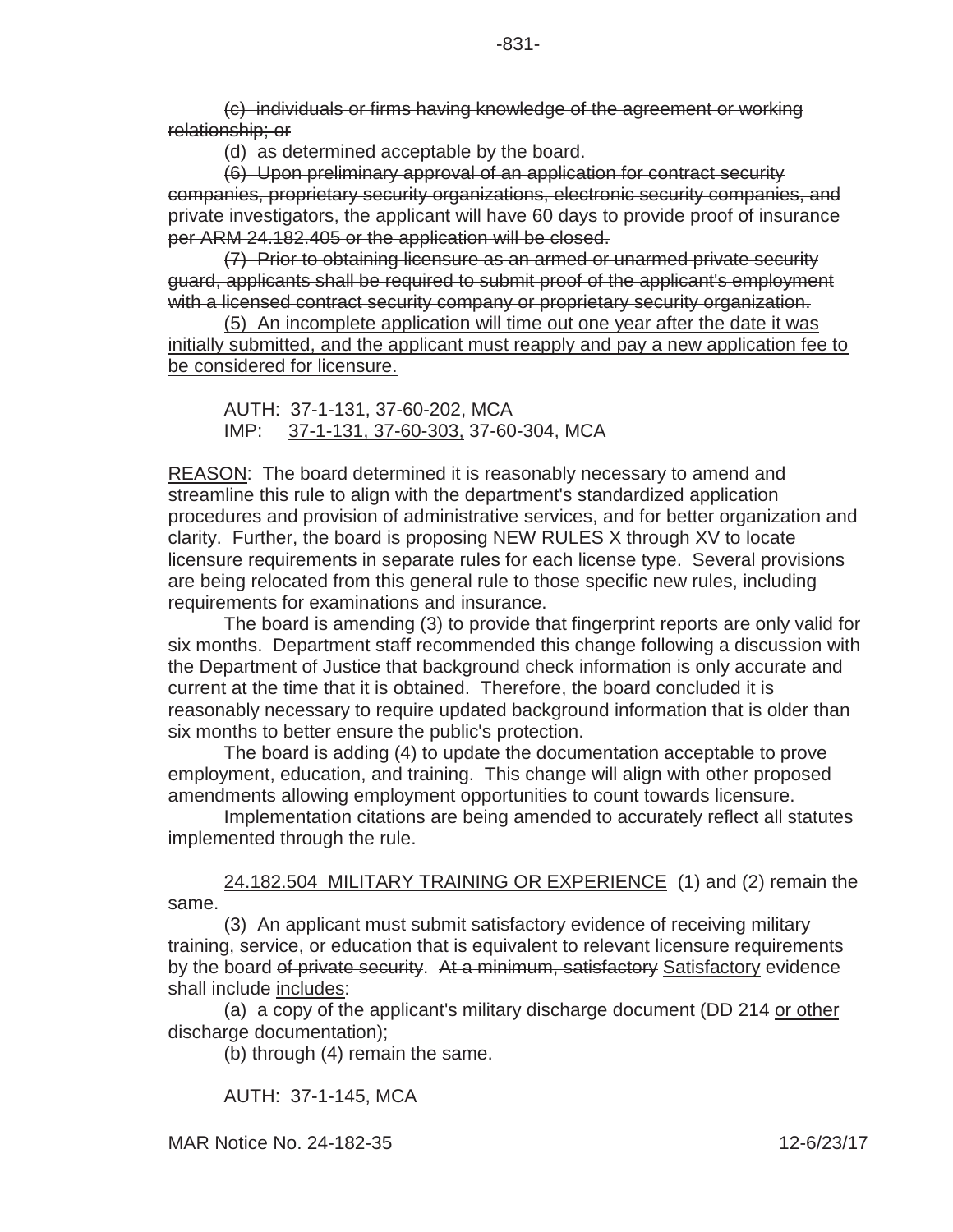IMP: 37-1-145, MCA

REASON: It came to the department's attention that certain military personnel (reservists and national guardsmen who have never been activated) in fact do not receive a DD 214 form upon their discharge from the military. Because the current rule may be interpreted to absolutely require a DD 214 from all applicants who wish to submit evidence of relevant military training, service, or education as part of the licensure process, the department has suggested that all boards amend the rule to allow each board to consider other evidence of military discharge in addition to or in lieu of a DD 214 form. The board is proposing to amend this rule to accommodate other discharge documents and align with the rest of the boards' rules.

24.182.505 WRITTEN EXAMINATIONS (1) An applicant for licensure as a private investigator or a resident manager shall take and pass a written examination.

 $(2)$  (1) If a written examination is required for licensure, applicants must achieve a minimum score of 70 percent or more on each part of the exam to pass.

(3) (2) Examination fees are set by and payable directly to the examination administrator or vendor. Examinations may be administered at the board office or an off-site location approved by the board or its designee.

(3) In addition to the board's examination fee, a proctoring fee may apply and is set by and payable directly to the examination administrator or vendor.

(4) remains the same.

(5) Prior to taking the examination, applicants Applicants must deposit with the proctor all electronic devices, books, notebooks and other papers prior to taking the examination. No applicant may remove any papers from the examination room.

(6) Process server examinations have a two-hour time limit and examinees may utilize the board-developed process server handbook.

(7) Private investigator and resident manager examinations have no time limit.

(6) (8) Examination applicants must present photo identification and the notice of examination to be admitted to the examination.

(7) remains the same but is renumbered (9).

(8) (10) The department Applicants shall schedule examinations by appointment with the examination administrator.

(9) Waiver of the examination requirement, or any portion thereof, may be granted at the board's discretion, following an applicant's submission of a written request for such waiver.

AUTH: 37-1-131, 37-60-202, MCA IMP: 25-1-1104, 37-1-131, 37-60-303, MCA

REASON: The board is amending this rule to locate all general, standardized examination procedures in a single rule. The board is proposing NEW RULES X through XV to locate licensure requirements in separate rules for each license type and is relocating specific exam provisions to those new rules.

Given current technology, the board is amending (5) by adding electronic devices to those objects prohibited during examinations. The board concluded this

12-6/23/17 MAR Notice No. 24-182-35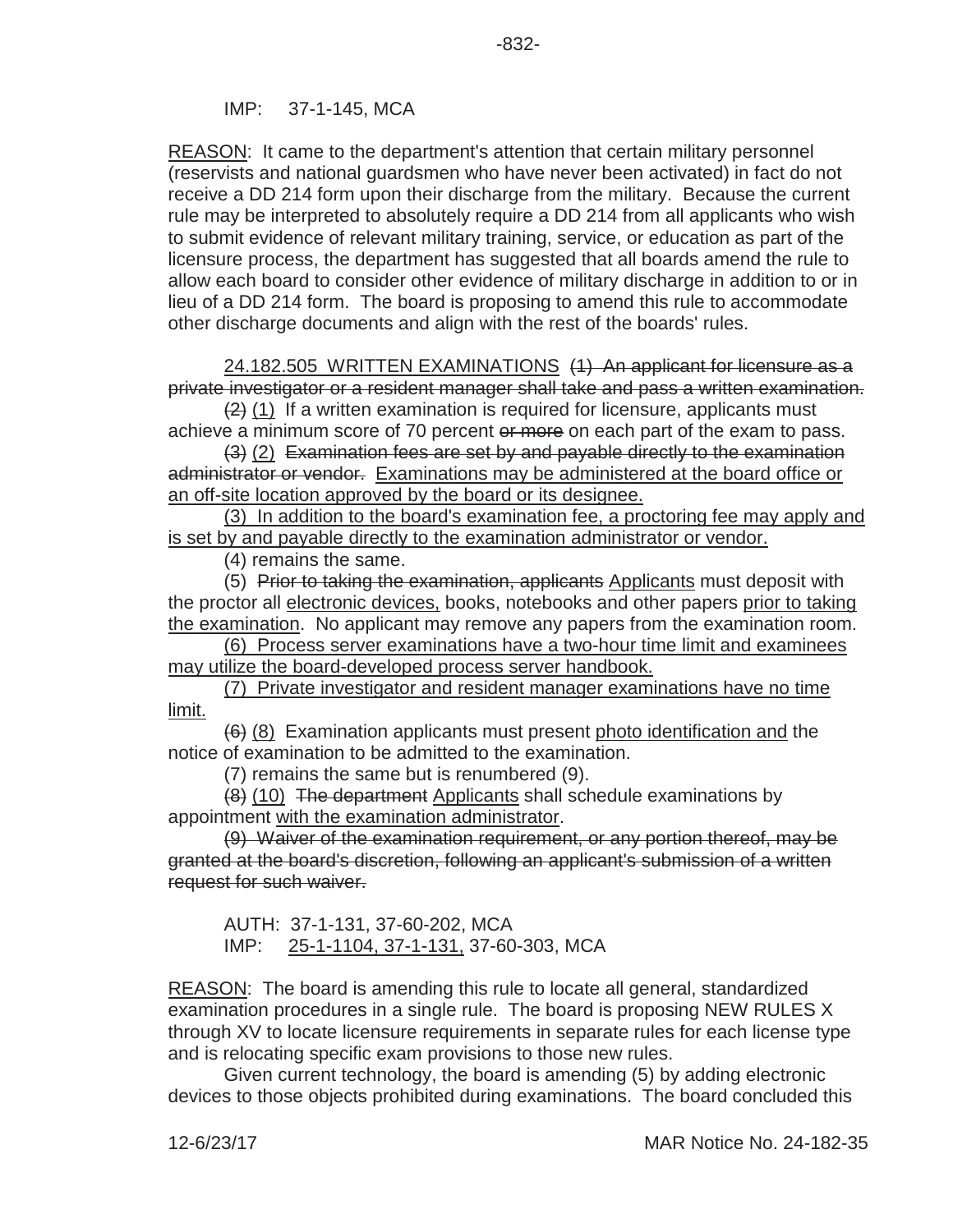The board determined it is reasonably necessary to amend (5)(a) and align with 25-1-1104, MCA, which requires the board publish a handbook for process servers and levying officers, and develop an examination based on the handbook. Due to the breadth of the information in the handbook, the board is proposing to allow process server applicants to utilize the handbook when taking the examination, but only within a two-hour time period. The amendments further clarify that all other board examinees have no examination time limit.

The board is amending (6) to require photo identification to sit for licensure exams. Following staff suggestion as a best practice, the board concluded that ensuring examinees' identity will help prevent fraud and further protect the public.

The board is amending (9) to delete provisions for examination waiver as no longer necessary. The board believes this amendment is reasonably necessary now since applicants are able to obtain temporary practice permits to practice before completing their examinations.

Implementation citations are being amended to accurately reflect all statutes implemented through the rule.

24.182.507 TEMPORARY PRACTICE PERMIT (1) An applicant for any category of licensure, other than private investigator, who has met all requirements for licensure other than passage of the licensing examination, may apply for a temporary practice permit in accordance with 37-1-305, MCA, and subject to the following conditions:

(a) The permit holder may practice only under the direct supervision of an individual licensed:

(i) in good standing;

(ii) without pending or final disciplinary action; and

(iii) in the category for which the applicant seeks licensure.

(b) The supervising licensee is personally responsible for conduct of the temporary permit holder.

(2) Upon meeting the qualifications of this rule, the applicant may be issued a temporary practice permit by the board. For purposes of 37-1-305, MCA, the first license examination for which the applicant is eligible is an examination taken by the applicant no later than 60 days following temporary permit issuance.

(3) In performance of duties, temporary permit holders shall not:

(a) wear, carry, or possess firearms; or

(b) have unsupervised access to valuables.

(1) Except for a private investigator applicant or an armed endorsement applicant, the board authorizes the issuance of a temporary practice permit to an applicant meeting the requirements stated in 37-1-305, MCA.

(2) A person receiving a temporary permit must practice under direct supervision, as defined by ARM 24.182.301.

(3) A supervisor must hold a license issued by the board that is:

(a) unrestricted and in good standing; and

(b) the same license type sought by the temporary permit holder.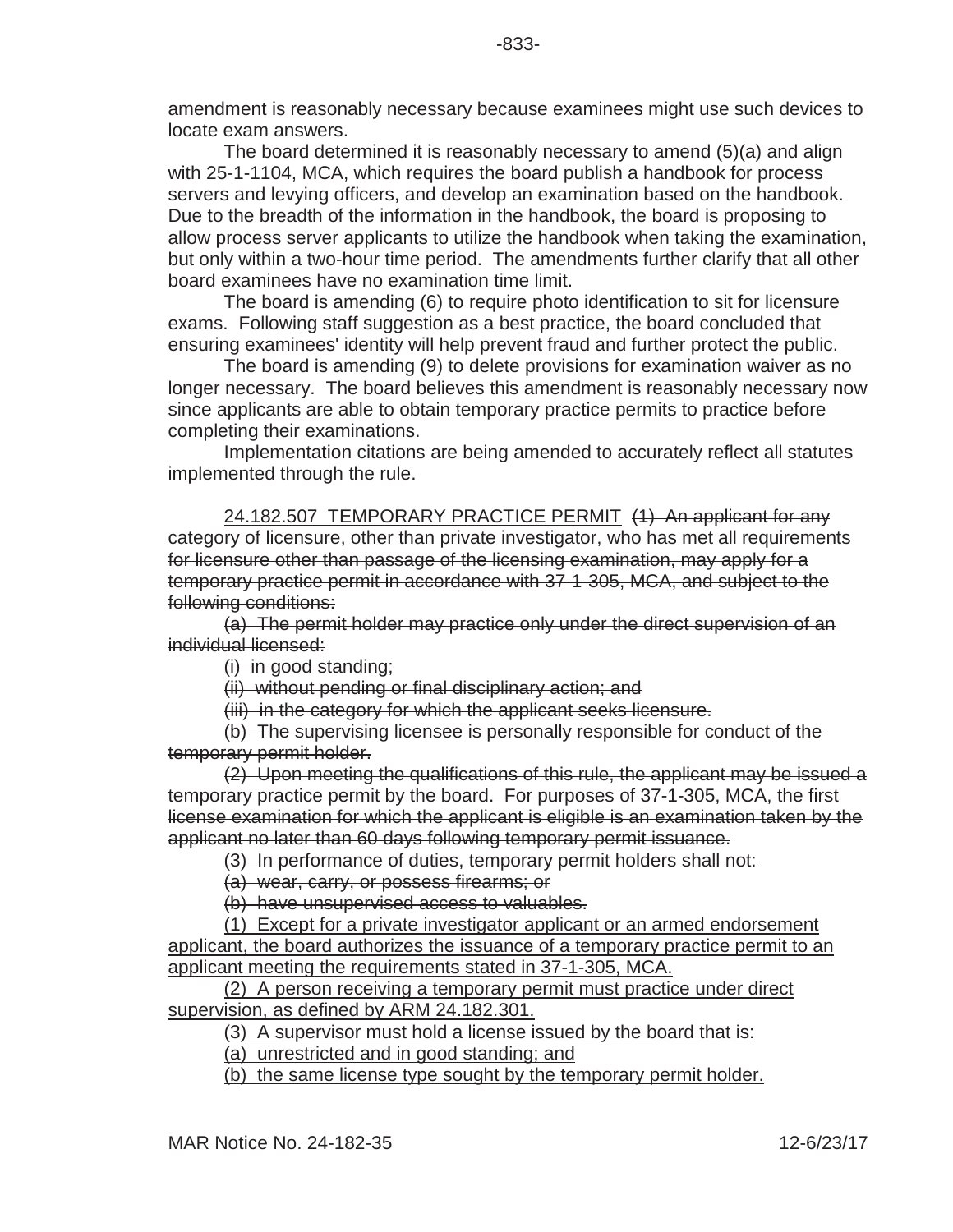REASON: The board determined it is reasonably necessary to amend this rule and clarify the issuance of temporary practice permits under 37-1-305, MCA. The statute authorizes temporary practice permits under two scenarios, only one of which is recognized in the board's current rule. The board concluded that it is appropriate to issue temporary permits in both scenarios. While not restating statutory language, the board is amending this rule to clarify that these permits are available to applicants licensed in other states with similar licensure requirements, or those with a complete application but for the examination. Lastly, the board is amending this rule to refer applicants to the definition of direct supervision at ARM 24.182.301, and remove (1)(b), after determining that 37-1-316, MCA, and ARM 24.182.2301 adequately address unprofessional conduct regarding supervising temporary practice permit holders.

Authority and implementation citations are being amended to accurately reflect all statutes implemented through the rule and provide the complete sources of the board's rulemaking authority.

# 24.182.511 PRIVATE INVESTIGATOR TRAINEE (1) remains the same.

(a) The application shall be:

(i) on a board-approved form; and

(ii) include a statement from a licensed private investigator:

(A) that the licensee will employ and provide direct supervision of the trainee;

and

(B) setting forth the scope of the trainee's duties and training.

(2) The application must comply with all of the requirements of ARM

24.182.501 and include a statement from a licensed private investigator:

(a) that the licensee will employ and provide direct supervision of the trainee, as defined in ARM 24.182.301; and

(b) setting forth the scope of the trainee's duties and training.

(2) remains the same but is renumbered (3).

(3) (4) Employment and training of the trainee may not begin until:

(a) the board or its designee has approved the application; and

(b) remains the same.

(4) through (7) remain the same but are renumbered (5) through (8).

(9) Trainees must complete a training program required by [NEW RULE I].

AUTH: 37-1-131, 37-60-202, MCA IMP: 37-1-131, 37-60-202, MCA

REASON: The board determined it is reasonably necessary to amend and streamline this rule to align with the department's standardized application procedures and for better organization and clarity. Because the board is proposing amendments in this notice to locate specific licensure requirements in separate new rules for each license type, the board is relocating general provisions from this rule to ARM 24.182.501.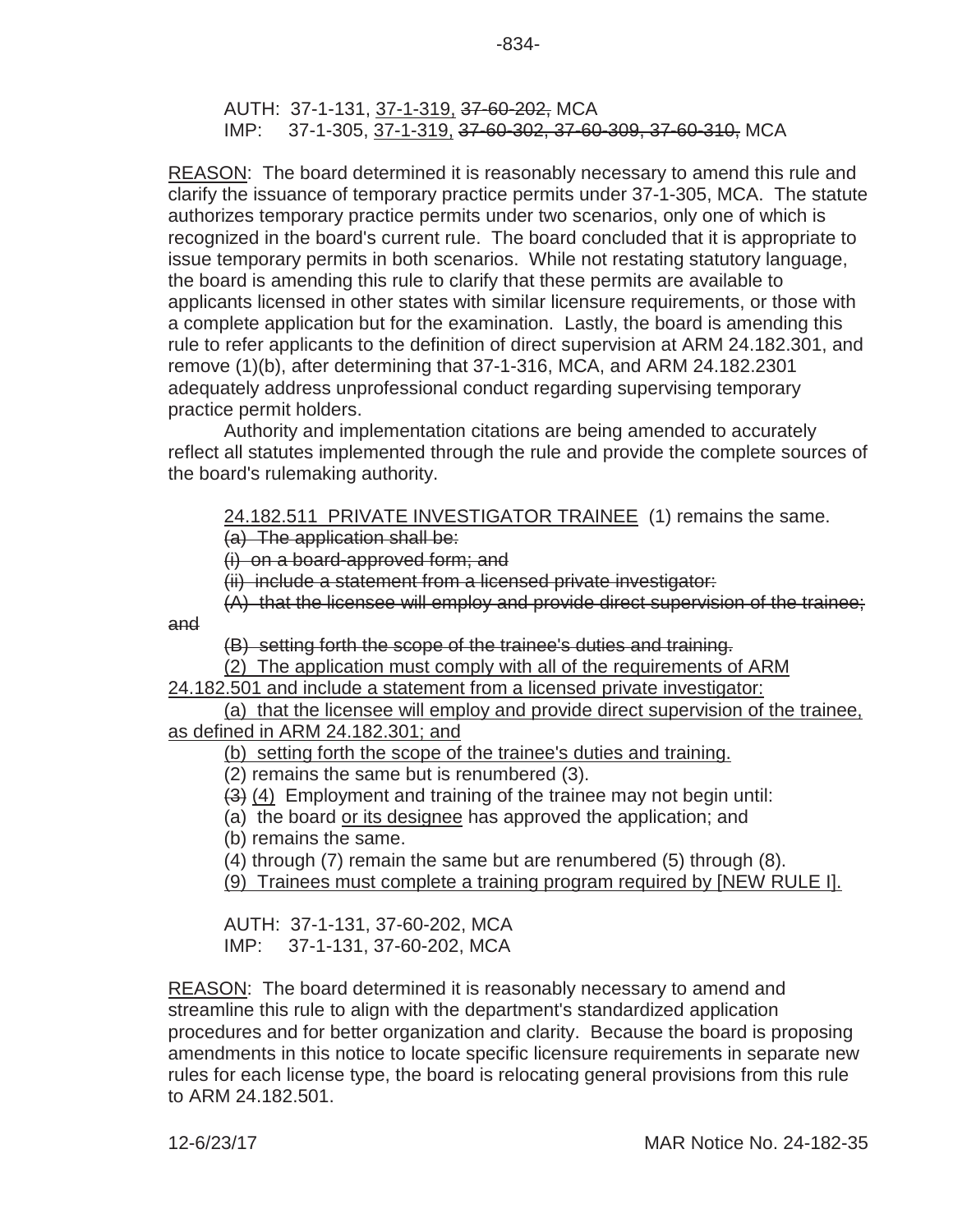The board is adding (9) to align with training program requirements set forth in proposed NEW RULE I.

24.182.520 REQUIREMENTS FOR CERTIFIED FIREARMS INSTRUCTOR LICENSURE (1) An applicant for licensure as a certified firearms instructor (CFI) shall submit an application that complies with all of the requirements of ARM 24.182.501 and evidence that the applicant:

(a) remains the same.

(b) maintains or is otherwise insured under a policy with a minimum of \$500,000 occurrence form of commercial general liability which includes personal injury meets the insurance requirements stated in ARM 24.182.405; and

(c) and (c)(i) remain the same.

(ii) Peace Officers' Standards and Training Public Safety Officer Standards and Training Council (POST);

(iii) through (4) remain the same.

AUTH: 37-1-131, 37-60-202, 37-60-303, MCA IMP: 37-1-131, 37-60-202, 37-60-303, MCA

REASON: It is necessary to amend this rule to align with other proposed amendments and provide references to application requirements already in rule. The board is amending  $(1)(c)(ii)$  to reflect that while the acronym POST remains unchanged, "peace officer" has changed to "public safety officer." The board is relocating the insurance requirements to ARM 24.182.405, to be in a single location with the other insurance and bonding requirements.

Authority and implementation citations are being amended to accurately reflect all statutes implemented through the rule and provide the complete sources of the board's rulemaking authority.

24.182.525 COMPANY LICENSURE AND BRANCH OFFICES (1) An applicant for licensure as a contract security company, electronic security company, or proprietary security organization must obtain a company license for the applicant's principal place of business within Montana. Subsequent company locations within Montana may be licensed as branch offices. All applications must comply with the requirements stated in ARM 24.182.405, 24.182.407, 24.182.501, and [NEW

RULES II through IV].

(2) remains the same.

(3) No branch office shall be authorized for any category of licensure without board approval by the board or its designee.

(4) An applicant for licensure for a as a company or branch office shall provide the name of the resident manager appointed to exercise direct supervision, control, charge, management, or operation of each company or branch office located in Montana.

(5) Each branch office shall have at least one resident manager who is:

(a) is typically present during regular Monday through Friday office hours;

and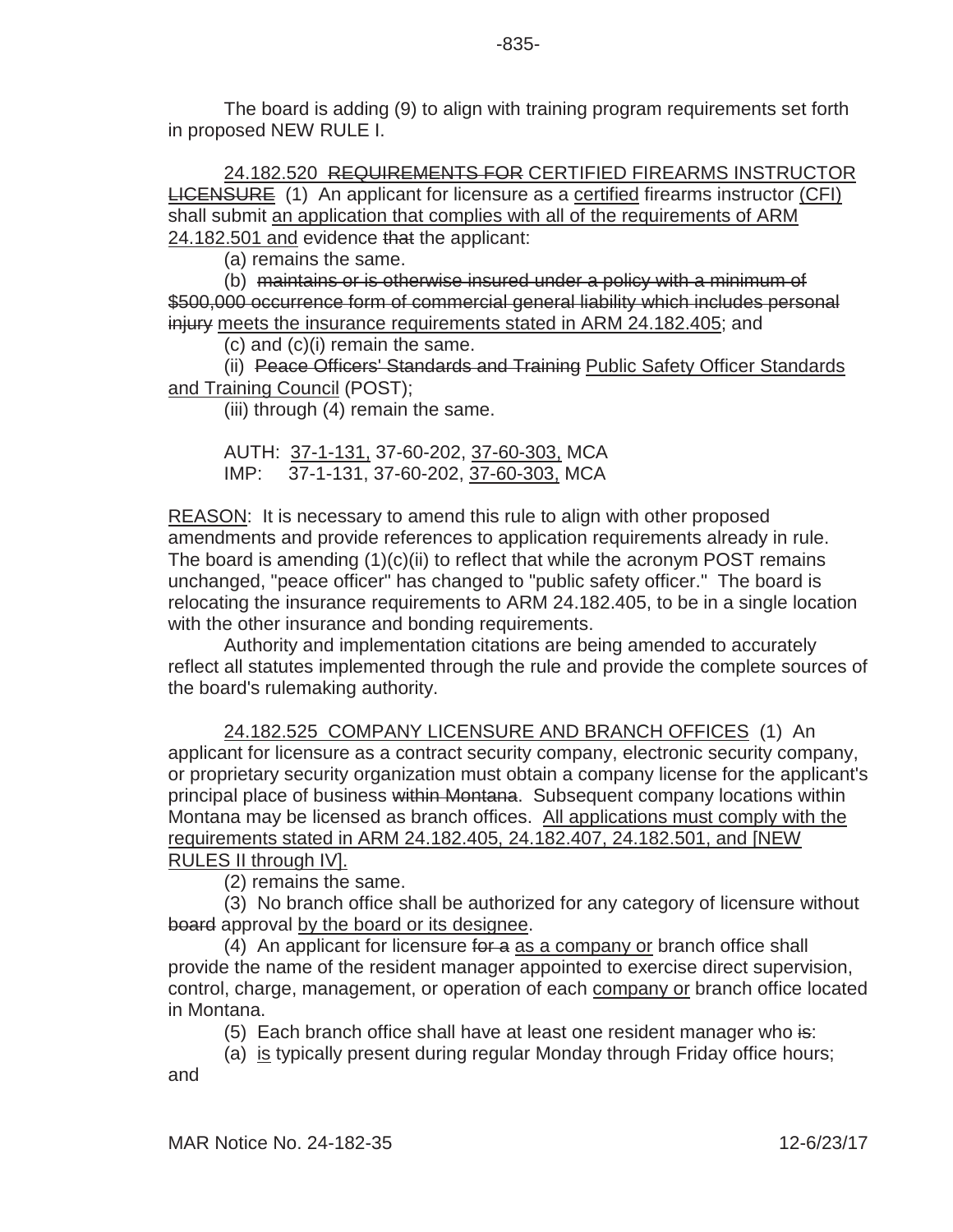(b) who has established to the board's satisfaction that the resident manager meets the necessary experience qualifications of ARM 24.182.503 [NEW RULE XIV].

AUTH: 37-1-131, 37-60-202, MCA IMP: 37-1-131, 37-60-202, 37-60-302, 37-60-303, MCA

REASON: The board is amending (1) to strike "within Montana" and acknowledge business structures where an entity is licensed to practice and conduct business in Montana without having a principal place of business. Further, the board is amending (1) to cross-reference license requirements found in other rules and ensure applicants are aware of all relevant licensure requirements.

The board is amending (3) to align with standardized department procedures by allowing staff to review and approve branch office licensure on behalf of the board. The board decided this is reasonably necessary, since the licensure standards are clearly set forth in this rule and others referenced in (1).

The board is amending (4) to address confusion by clarifying that this rule applies to companies seeking licensure and not just their branch offices (which also require licensure). Lastly, the board is amending (5)(b) to provide reference to the new rule on licensure requirements of resident managers.

Implementation citations are being amended to accurately reflect all statutes implemented through the rule.

24.182.801 CURRICULUM AND STANDARDS FOR FIREARMS TRAINING COURSES (PROGRAM) (1) Certified firearms instructors (CFI) shall submit course outlines for board approval by the board or its designee. Firearms training courses must meet the objectives of firearm safety and shooting proficiency, with emphasis on shooting distances of less than 15 yards.

(2) Firearms training courses must address the following issues:

(a) and (b) remain the same.

(c) relevant Montana law regarding the use of deadly force, including civil and criminal liability; and

(d) shooting judgment; and

(e) civil and criminal liability.

(3) Applicants must include a detailed summary of the firearms training courses required in (2).

(3) remains the same but is renumbered (4).

AUTH: 37-60-202, 37-60-303, MCA IMP: 37-60-202, 37-60-303, MCA

REASON: The board is amending the catchphrase to align with statutory language in 37-60-202 and 37-60-303, MCA, regarding firearms training programs.

The board is amending (1) to align with standardized department procedures by allowing staff to review and approve CFI curriculum on behalf of the board. The board concluded this is reasonably necessary, since the standards for appropriate curricula is clearly set forth in this rule.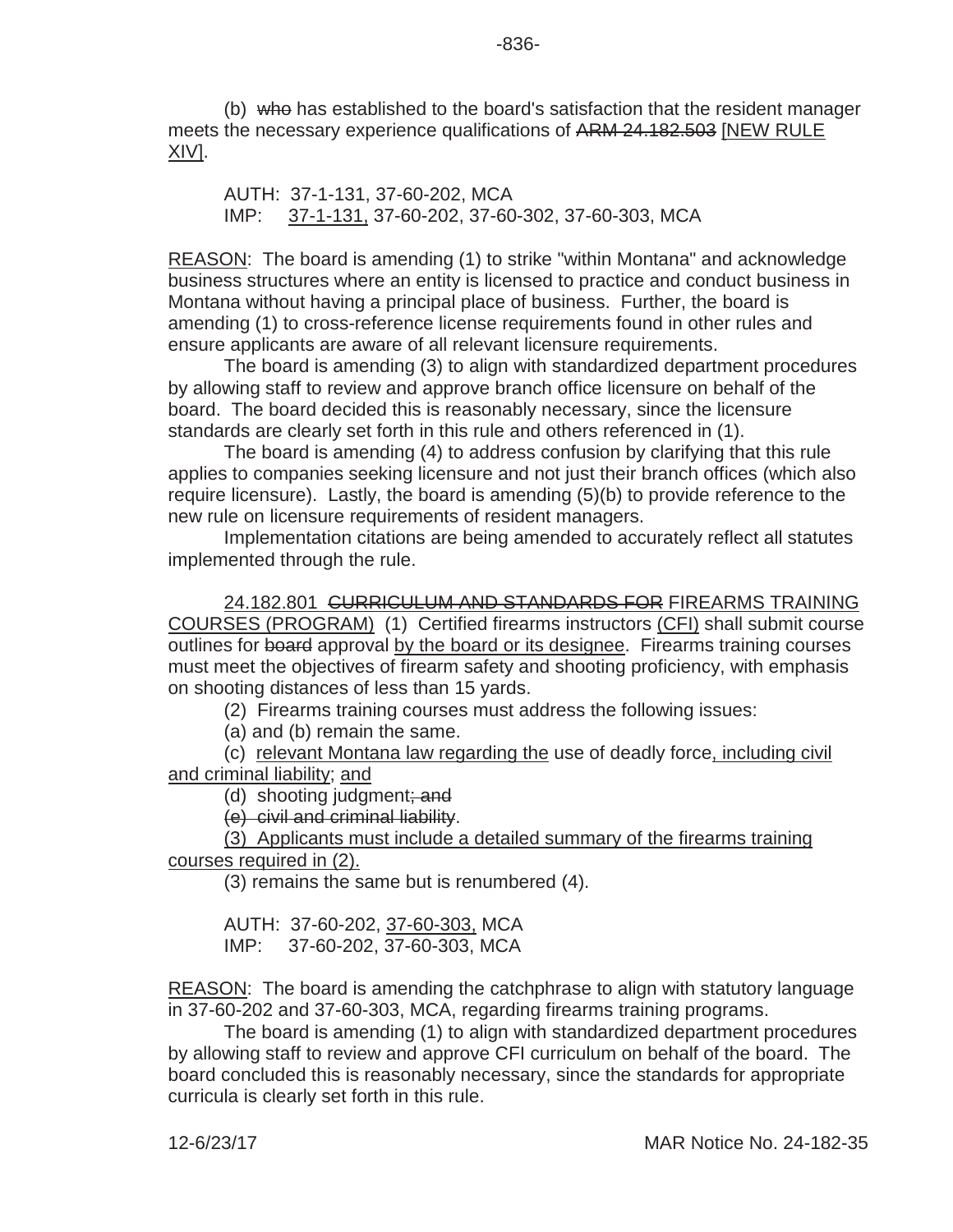Additionally, the board is amending (2) to clarify the information requested by the board related to the use of deadly force, after the board concluded that having applicants include reference to Montana law is necessary for adequate public protection.

The board determined it is reasonably necessary to add (3) and clarify the board's expectation that the applicants summarize the extent of each course they intend to offer. This will also assist department staff in determining whether the curriculum submitted by the applicant complies with this rule.

Authority citations are being amended to provide the complete sources of the board's rulemaking authority.

4. The proposed new rules are as follows:

NEW RULE I PRIVATE INVESTIGATOR TRAINING PROGRAM (1) The training of a private investigator shall, at a minimum, address the following:

(a) role and function of the private investigator;

(b) federal, state, and local statutes and rules applicable to the practice of private investigators;

(c) interaction and cooperation with law enforcement;

(d) criminal justice administration and information;

(e) limitations on the use of force and self-defense and the use-of-force continuum;

(f) emergency procedures and hazardous material preparedness;

(g) interviews, interrogations, and report writing;

- (h) crisis intervention;
- (i) preservation of crime scene and handling of evidence;
- (j) ethical and legal issues, including, but not limited to:
- (i) Private Investigator Practice Act and related rules;
- (ii) criminal law and criminal procedure;
- (iii) confidentiality and right of privacy;
- (iv) searches of persons and property;
- (v) limitations on the power to arrest and detain suspects; and

(vi) treatment of juveniles, persons with physical or mental disabilities, and other special classes (e.g., gender, racial, religious, or cultural);

(k) distinctions between and special issues involved in the following types of investigations: accidents, arson, assets, background, civil, criminal, domestic, industrial/employee conduct, insurance, personal injury (other than auto), and missing person;

(l) investigative photography;

- (m) surveillance; and
- (n) skip tracing.

(2) Private investigators supervising trainees under ARM 24.182.511 shall submit evidence of completion of the training program on quarterly reports as provided in ARM 24.182.511. Private investigator applicants meeting experience requirements provided in [NEW RULE XI] are deemed to have met the training program requirements set forth above. All other applicants shall submit evidence of having completed the training program as provided by [NEW RULE XI].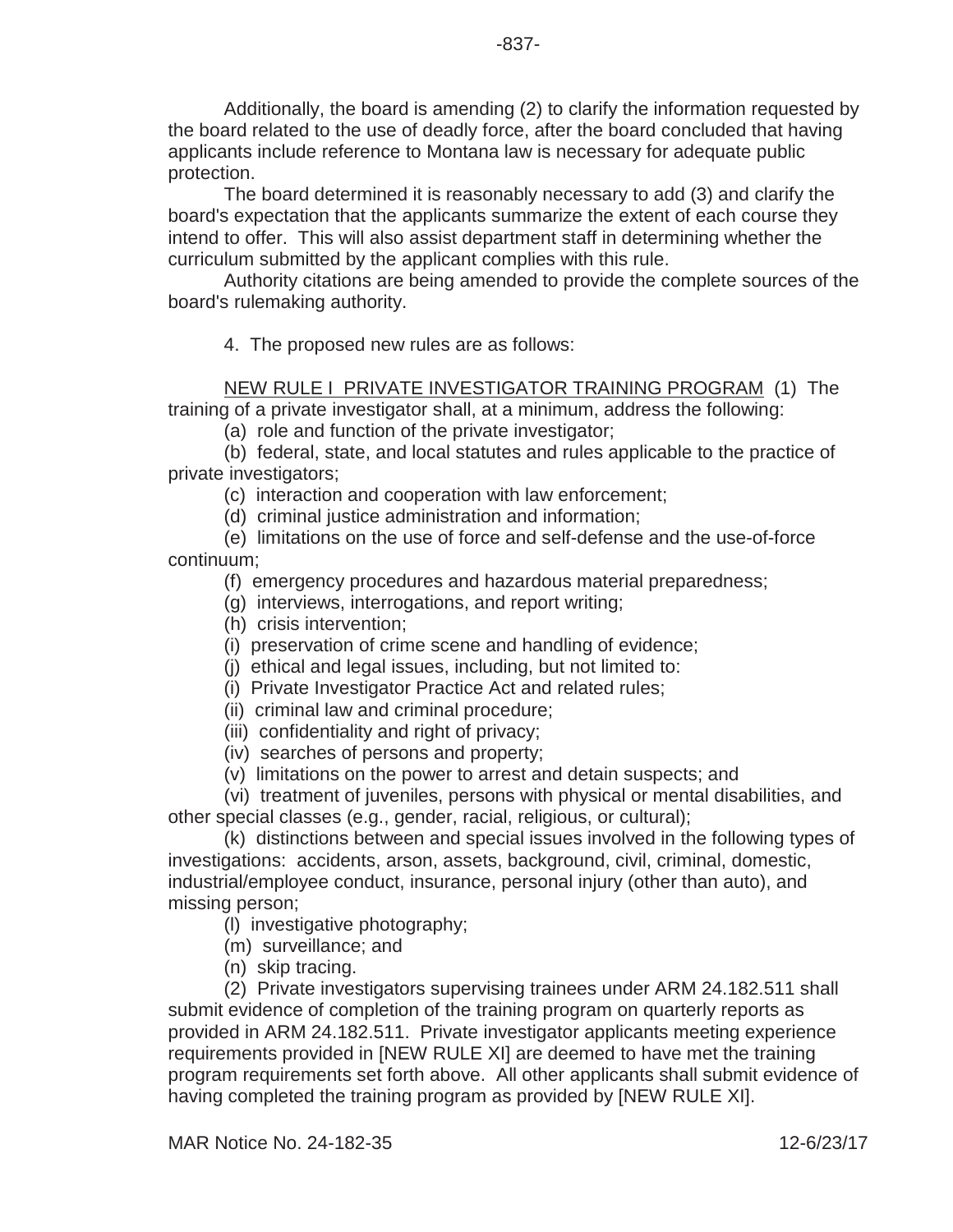(3) Armed private investigators shall complete firearms qualification and requalification in accordance with ARM 24.182.420 and 24.182.421.

AUTH: 37-1-131, 37-60-202, 37-60-303, MCA IMP: 37-1-131, 37-60-202, 37-60-303, MCA

REASON: The board determined it is reasonably necessary to adopt NEW RULES I through IV to further implement the statutory directives of 37-60-202, MCA, and establish standards for the certification of private investigator, private security guard, security alarm installer, and alarm response runner training programs. Additionally, 37-60-303, MCA, requires applicants for licensure as private security guards, security alarm installers, and alarm response runners to complete board-certified training programs, and provide written notice of satisfactory completion of the training.

The board has concluded that the training program standards proposed in each licensure category constitute the minimum training requirements that are necessary to protect the public health, safety, and welfare, in an amount of time and area of study that are generally consistent with training programs offered by law enforcement jurisdictions, other state licensing jurisdictions, and private associations.

# NEW RULE II PRIVATE SECURITY GUARD TRAINING PROGRAM

(1) Each security company or organization that employs or intends to employ an individual as a private security guard must certify, as part of the individual's license application, that the individual has successfully completed a minimum of 16 hours of training as a prerequisite to licensure and prior to undertaking any of the duties defined as the practice of a security guard.

(2) The training must address each of the following areas:

(a) role and function of the security guard;

(b) federal, state, and local statutes and rules applicable to the practice of private security guards;

(c) interaction and cooperation with law enforcement;

(d) limitations on the use of force and self-defense and the use-of-force continuum;

(e) emergency procedures and hazardous material preparedness;

(f) communication skills, report writing, and radio communication;

(g) crisis intervention and crowd control;

(h) patrol techniques; and

(i) ethical and legal issues, including, but not limited to:

(i) confidentiality and right of privacy;

(ii) searches of persons and property;

(iii) limitations on the power to arrest and detain suspects;

(iv) treatment of juveniles, persons with physical or mental disabilities, and other special classes (e.g., racial, religious, or cultural);

(v) preservation of crime scene and handling of evidence; and

(vi) preventing abuse of authority.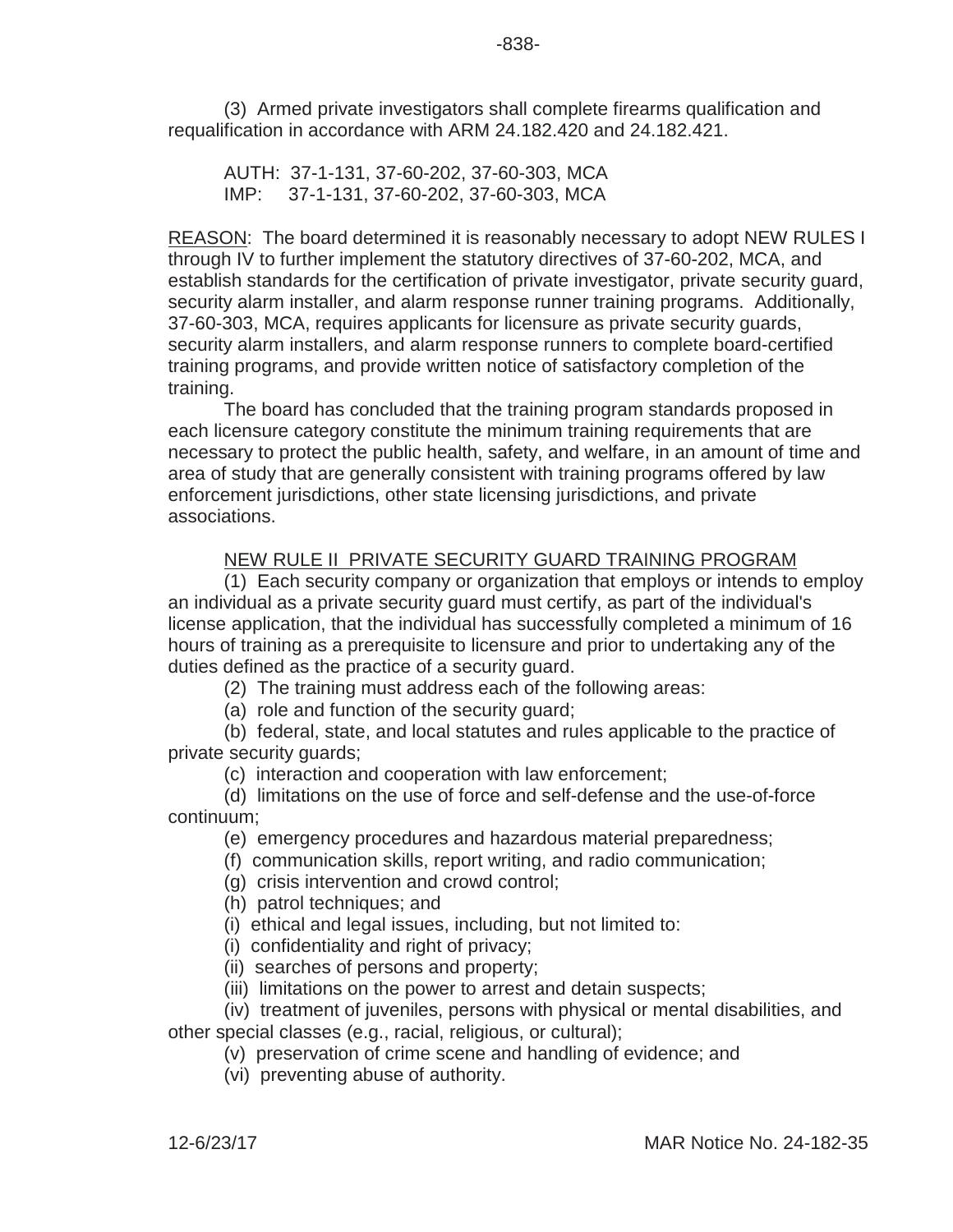(3) In addition to these training requirements, armed security guards shall complete firearms qualification and requalification in accordance with ARM 24.182.420 and 24.182.421.

(4) Training on policies, systems, and procedures internal to the employer may not be included within the total hours of training required by this rule.

AUTH: 37-1-131, 37-60-202, 37-60-303, MCA IMP: 37-1-131, 37-60-202, 37-60-303, MCA

## NEW RULE III SECURITY ALARM INSTALLER TRAINING PROGRAM

(1) Each electronic security company that employs or intends to employ an individual as a security alarm installer must certify, as part of the individual's license application, that the individual has successfully completed a minimum of 16 hours of training as a prerequisite to licensure, and prior to undertaking any of the duties defined as the practice of a security alarm installer.

(2) The training must address each of the following areas:

(a) role and function of the security alarm installer;

(b) federal, state, and local statutes and rules applicable to the practice of security alarm installers;

(c) national low voltage electrical codes, low voltage limitations, and wiring methods and types;

(d) installation training, including:

- (i) manufacturer's product training or industry standard training;
- (ii) conducting site survey;
- (iii) proper device placement;
- (iv) wireless devices;
- (v) central station monitoring;
- (vi) false alarm prevention; and
- (vii) troubleshooting;

(e) safety issues and the Montana Safety Culture Act, including, but not limited to:

(i) the proper use of tools and protective equipment;

(ii) working in enclosed spaces; and

(iii) the proper use and transportation of ladders; and

(f) emergency procedures and hazardous material preparedness.

(3) Training on policies, systems, and procedures internal to the employer

may not be included within the total hours of training required by this rule.

AUTH: 37-1-131, 37-60-202, 37-60-303, MCA IMP: 37-1-131, 37-60-202, 37-60-303, MCA

### NEW RULE IV ALARM RESPONSE RUNNER TRAINING PROGRAM

(1) Each electronic security company that employs or intends to employ an individual as an alarm response runner must certify, as part of the individual's license application, that the individual has successfully completed a minimum of 16 hours of training as a prerequisite to licensure, and prior to undertaking any of the duties defined as the practice of an alarm response runner.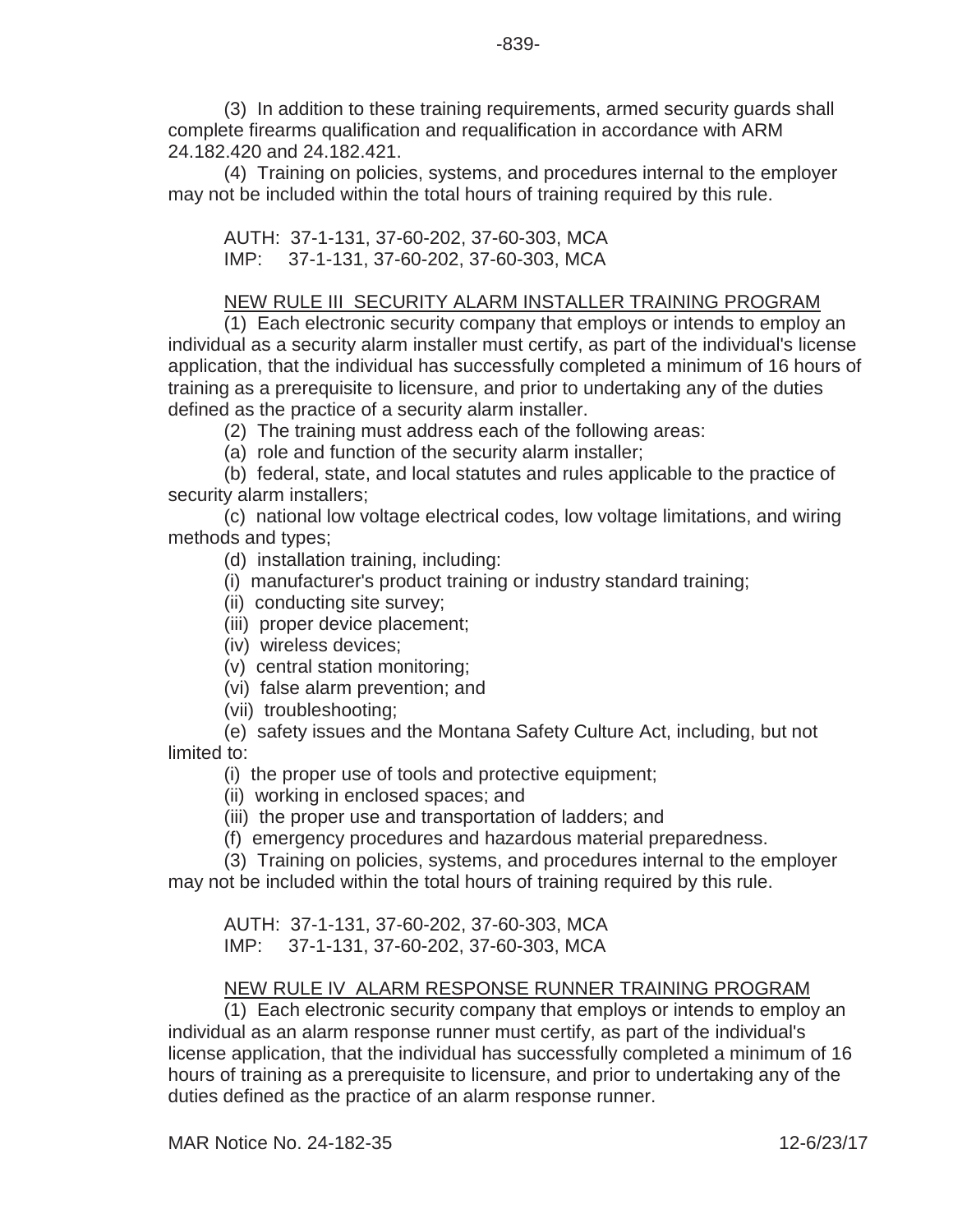(2) The training must address each of the following areas:

(a) role and function of the alarm response runner;

(b) federal, state, and local statutes and rules applicable to the practice of alarm response runners;

(c) interaction and cooperation with law enforcement;

(d) limitations on the use of force and self-defense and the use-of-force continuum;

(e) emergency procedures and hazardous material preparedness;

(f) communication skills, report writing, and radio communication;

(g) crisis intervention and crowd control;

(h) patrol techniques; and

(i) ethical and legal issues, including, but not limited to:

(i) confidentiality and right of privacy;

(ii) searches of persons and property;

(iii) limitations on the power to arrest and detain suspects;

(iv) treatment of juveniles, persons with physical or mental disabilities, and other special classes (e.g., racial, religious, or cultural);

(v) preservation of crime scene and handling of evidence; and

(vi) preventing abuse of authority.

(3) Training on policies, systems, and procedures internal to the employer may not be included within the total hours of training required by this rule.

AUTH: 37-1-131, 37-60-202, 37-60-303, MCA IMP: 37-1-131, 37-60-202, 37-60-303, MCA

### NEW RULE V STANDARDS FOR CONTINUING EDUCATION

(1) Continuing education for licensees is formal training that:

(a) provides new knowledge and skills to assist with advanced decision making;

(b) offers greater depth of knowledge and skills in a particular area of operation;

(c) enhances professional attitudes and behaviors;

(d) advances career goals;

(e) promotes professional development and currency in operations;

(f) supports innovation and creativity in operations;

(g) implements change within the individual's professional operations; or

(h) addresses new and developing standards of operations.

(2) To qualify, continuing education courses must relate to the licensee's occupation. In addition to training and education that is specific to a licensee's occupation, the board approves the following topics of study:

(a) Private investigators and process servers may complete continuing legal education (CLE) approved by a state bar on legal topics that relate to their respective operations.

(b) Alarm runners, installers, resident managers, and security guards may complete continuing education on the topics related to their practice defined in 37- 60-101, MCA.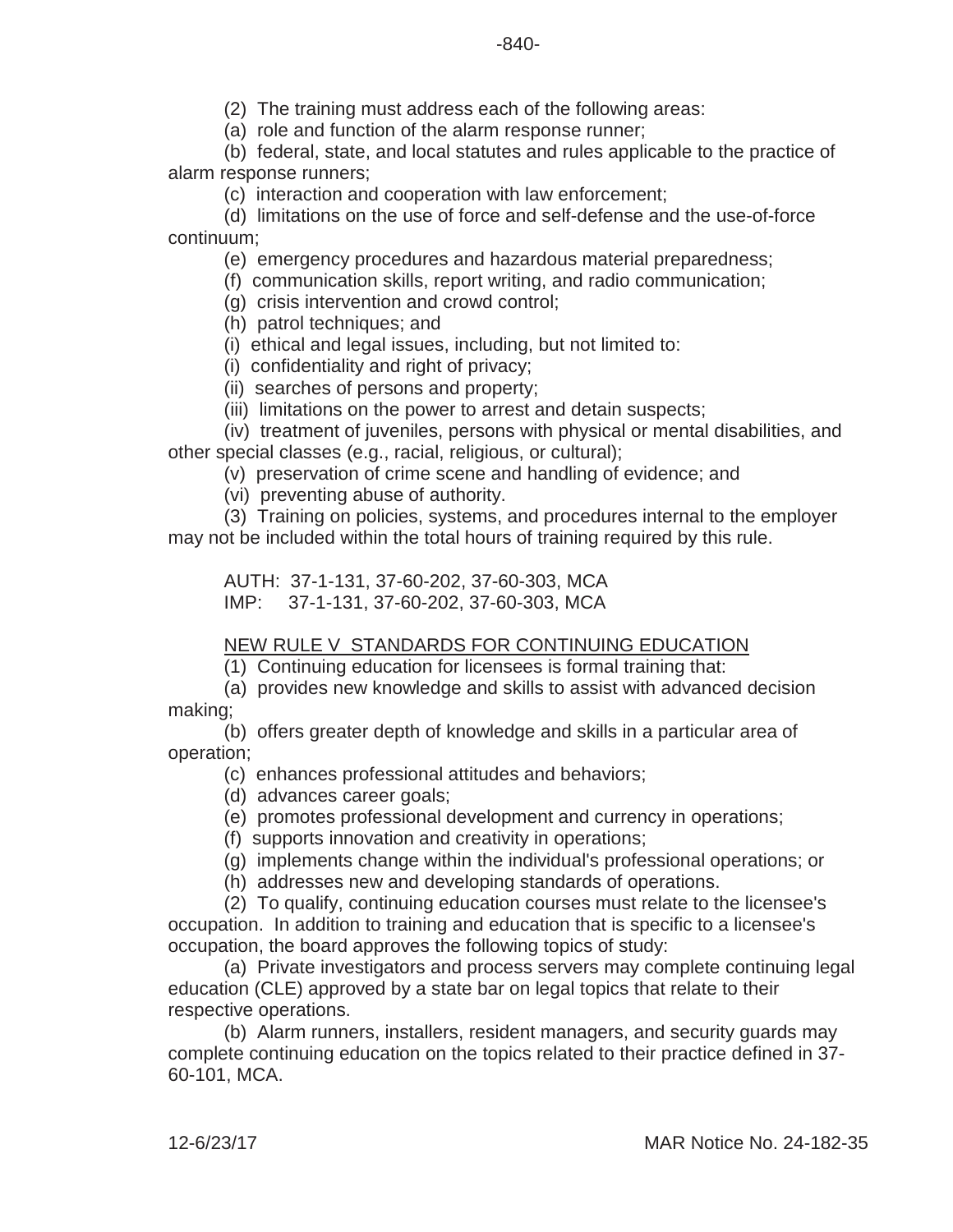(3) Providers of continuing education that are acceptable to the board include:

(a) professional organizations that establish standards and criteria for continuing education programs, and/or serve or represent practitioners of the licensee's occupation;

(b) academic institutions of higher learning;

(c) continuing education courses that have been approved in another state; and

(d) POST-approved instruction.

(4) Licensees cannot count any firearms training received under ARM

24.182.420 and 24.182.421 toward the continuing education requirement.

AUTH: 37-1-131, 37-1-319, MCA IMP: 37-1-131, 37-1-306, 37-1-319, MCA

REASON: The board determined it is reasonably necessary to adopt NEW RULES V through VIII to implement 37-1-306 and 37-1-319, MCA, by establishing guidelines for mandatory continuing education (CE) for board licensees, and to facilitate the department's random audit procedure for CE. The board has determined that the completion of eight CE hours each license renewal period in the proposed areas of study is necessary to ensure ongoing competence in the field of practice and further ensure qualified licensees.

# NEW RULE VI ANNUAL CONTINUING EDUCATION REQUIREMENTS

(1) All licensees must verify on the renewal application the completion of eight continuing education hours during the one-year license renewal period.

(2) Licensees holding licensure in more than one license type are required to meet the continuing education requirements for each type of licensure.

(3) Licensees seeking reactivation or reinstatement of an inactive license must complete eight hours of continuing education during the one-year period immediately preceding application for reinstatement.

(4) Licensees may submit a written request for a waiver or time extension for all or a portion of continuing education requirements on the grounds of extreme hardship. The board, in its discretion, must review and consider a written request for a waiver or time extension.

AUTH: 37-1-131, 37-1-319, MCA IMP: 37-1-131, 37-1-306, 37-1-319, MCA

NEW RULE VII NON-APPROVED ACTIVITIES (1) The following activities may not be used by a licensee to satisfy the continuing education requirements set forth in this chapter:

(a) repetition of a continuing education class with identical content and course objectives within a single renewal period;

(b) agency-specific orientation or in-service program designed for work at a specific institution or for a specific employer that teaches and tests for skill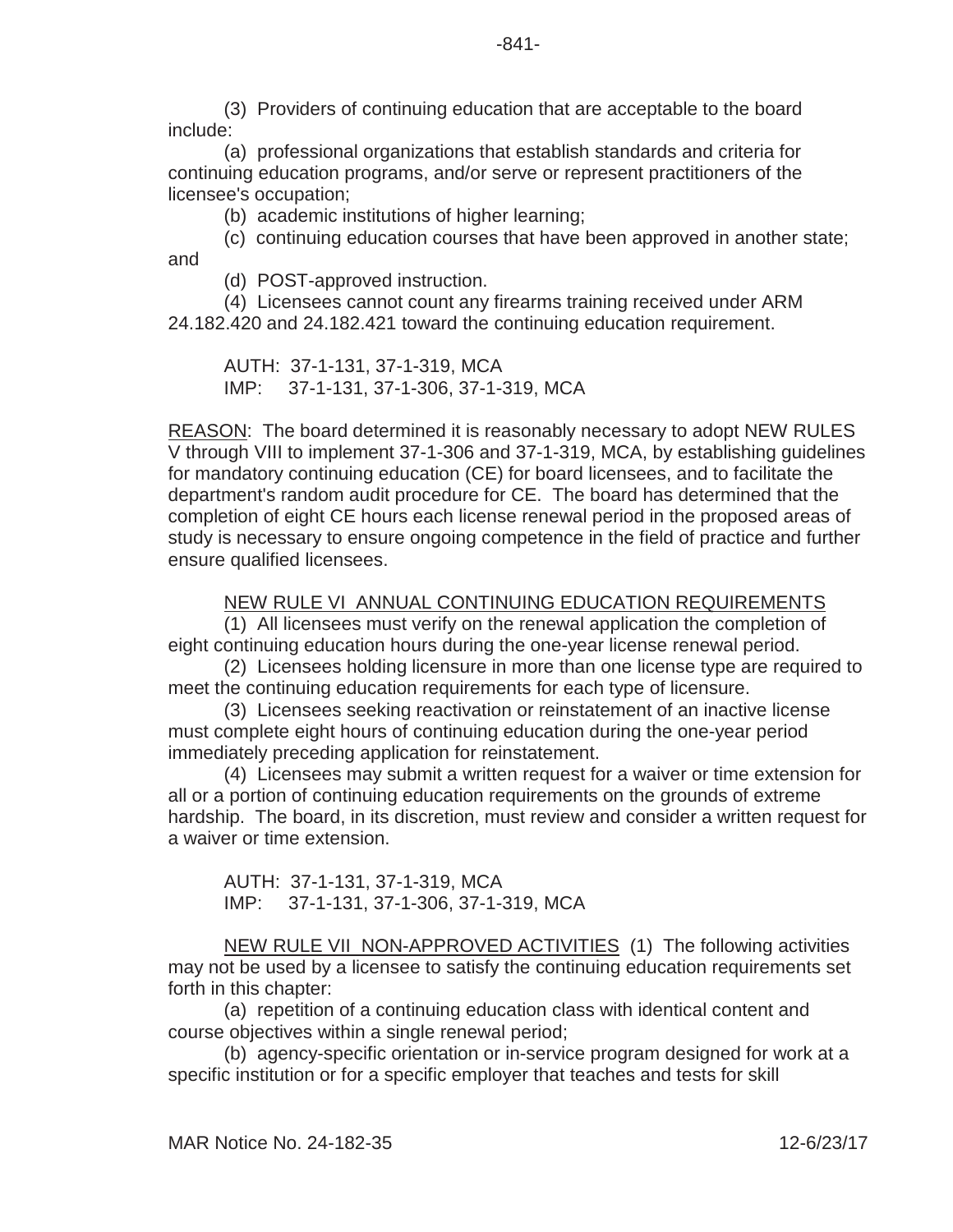competency or addresses institution-based or employer-based standards of operation;

(c) any training program required by rule as a requirement for licensure;

(d) self-directed study such as reading of texts or journal articles;

(e) participation in community service or volunteer practice; and

(f) participation as a member in a professional organization.

AUTH: 37-1-131, 37-1-319, MCA IMP: 37-1-131, 37-1-306, 37-1-319, MCA

#### NEW RULE VIII AUDITING OF CONTINUING EDUCATION HOURS

(1) The board may conduct a retrospective random audit of the completion of continuing education by licensees during each one-year renewal period.

(2) The board shall notify licensees of the audit by U.S. mail.

(3) Licensees shall respond to the notice of audit by the date specified in the notice by submitting proof of completion of continuing education for the renewal period specified by the board. Proof may consist of copies of the continuing education certificates issued by the continuing education provider, transcripts with course descriptions, or other verified documentation of course completion.

(4) Licensees must retain proof of completion of continuing education for the period of no less than one year following the last day of the renewal period during which the continuing education was obtained.

(5) The audit may include five percent of each license category during each renewal period.

(6) Failure to respond to a board notice of audit may result in disciplinary action against the licensee.

AUTH: 37-1-131, 37-1-319, MCA IMP: 37-1-131, 37-1-306, 37-1-319, MCA

#### NEW RULE IX INACTIVE STATUS AND CONVERSION TO ACTIVE

STATUS (1) An individual licensee, or an authorized agent on behalf of a licensed business organization, may request inactive status on a renewal form or by informing the board office in writing. The inactive license holder must keep the board informed of any change of address during the period of time the license remains on inactive status and pay the inactive renewal fee annually to avoid expiration or termination of the license.

(2) A licensee may not practice or conduct business while the license is in an inactive status.

(3) The inactive license holder may convert the license to active status by submitting an application on a form prescribed by the department, and the following:

(a) payment of the license renewal fee;

(b) evidence that licensure in other jurisdictions is unrestricted and in good standing;

(c) evidence of required employment by a licensed security company (resident managers, security guards, alarm response runners, and security alarm installers);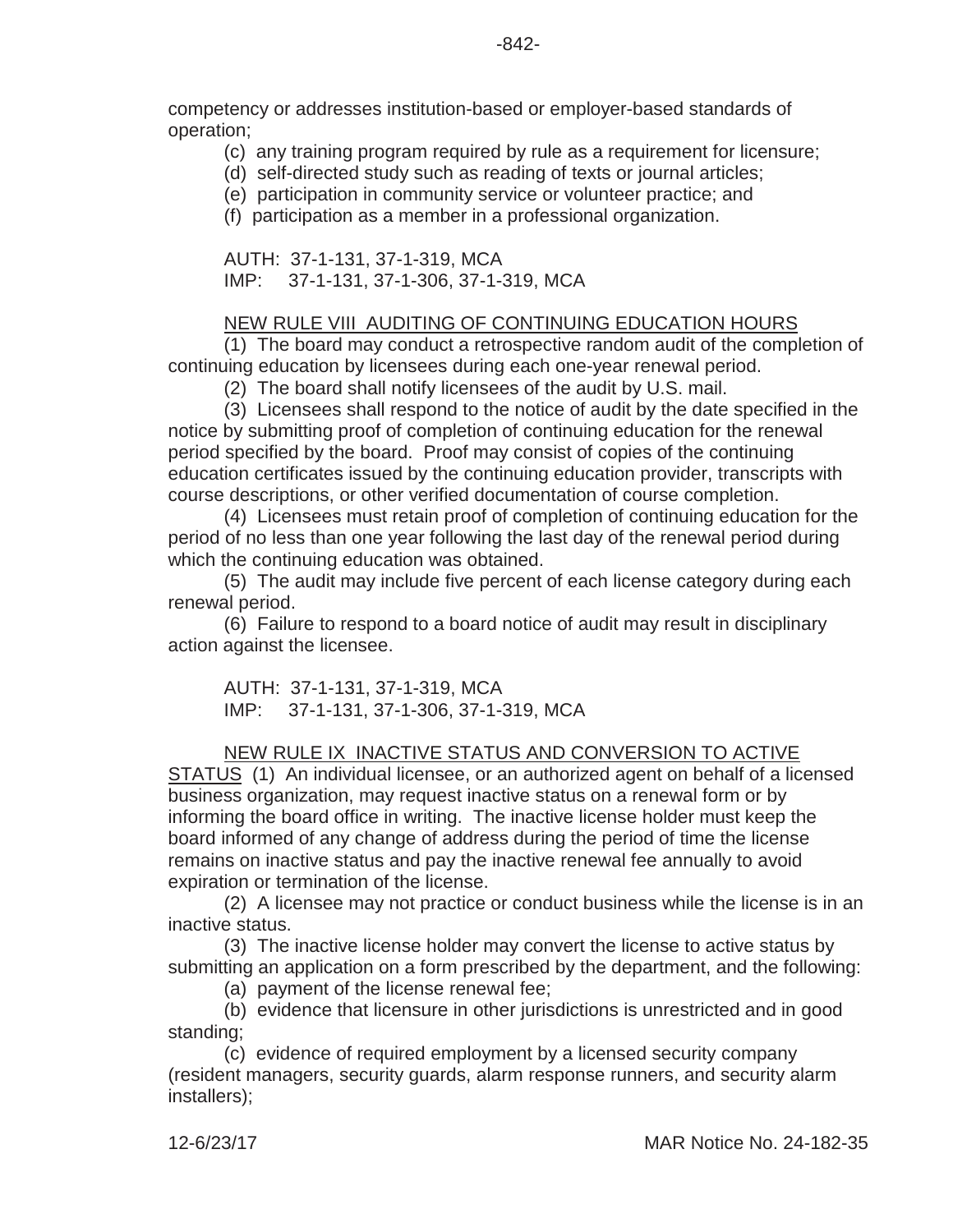(d) evidence of current insurance or bonding as required by ARM 24.182.405; and

(e) evidence of successful completion of continuing education requirements as required by [NEW RULES V and VI].

(4) Private investigators, resident managers, and process servers must successfully complete the examination required by ARM 24.182.505 when converting their inactive license to an active license if their license has been on inactive status for more than five years.

AUTH: 37-1-131, 37-1-319, MCA IMP: 37-1-319, MCA

REASON: Licensees who are required to carry insurance coverage or have a surety bond must do so during all times their licenses are active. The board concluded that if a licensee, for medical, personal, or other reasons wishes to temporarily withdraw from the practice, it is reasonably necessary to adopt NEW RULE IX to allow the licensee the cost-saving option to cancel insurance coverage or surety bonding during this period of time.

NEW RULE X ALARM RESPONSE RUNNER (1) Each alarm response runner applicant shall submit an application compliant with ARM 24.182.501.

(2) Each alarm response runner applicant shall complete the training program required by [NEW RULE IV].

(3) Each alarm response runner applicant shall provide evidence that the applicant is currently employed, or a contractual promise of future employment of the applicant upon issuance of a license, with a contract security company, a proprietary security organization, or an electronic security company.

(4) The employer shall verify the employment and that it has exercised due diligence to verify as true the information provided by the applicant for licensure.

AUTH: 37-1-131, 37-60-202, 37-60-303, MCA IMP: 37-1-131, 37-60-202, 37-60-303, 37-60-304, MCA

REASON: The board is adopting NEW RULES X through XV to clearly set forth all licensure requirements in separate rules for each individual license type, while aligning with statutory parameters. The new rules incorporate existing provisions from elsewhere in rule and cross-reference other license standards. Additionally, the new rules clarify acceptable documentation regarding applicants' employment, insurance, and experience. The board concluded that this format will enhance readability while reducing confusion regarding specific license requirements.

NEW RULE XI PRIVATE INVESTIGATOR (1) Each private investigator applicant shall submit an application compliant with ARM 24.182.501.

(2) Each private investigator applicant shall submit evidence that the applicant passed a written examination as set forth in ARM 24.182.505.

(3) A private investigator applicant must submit proof of insurance or surety bond per ARM 24.182.405 requirements.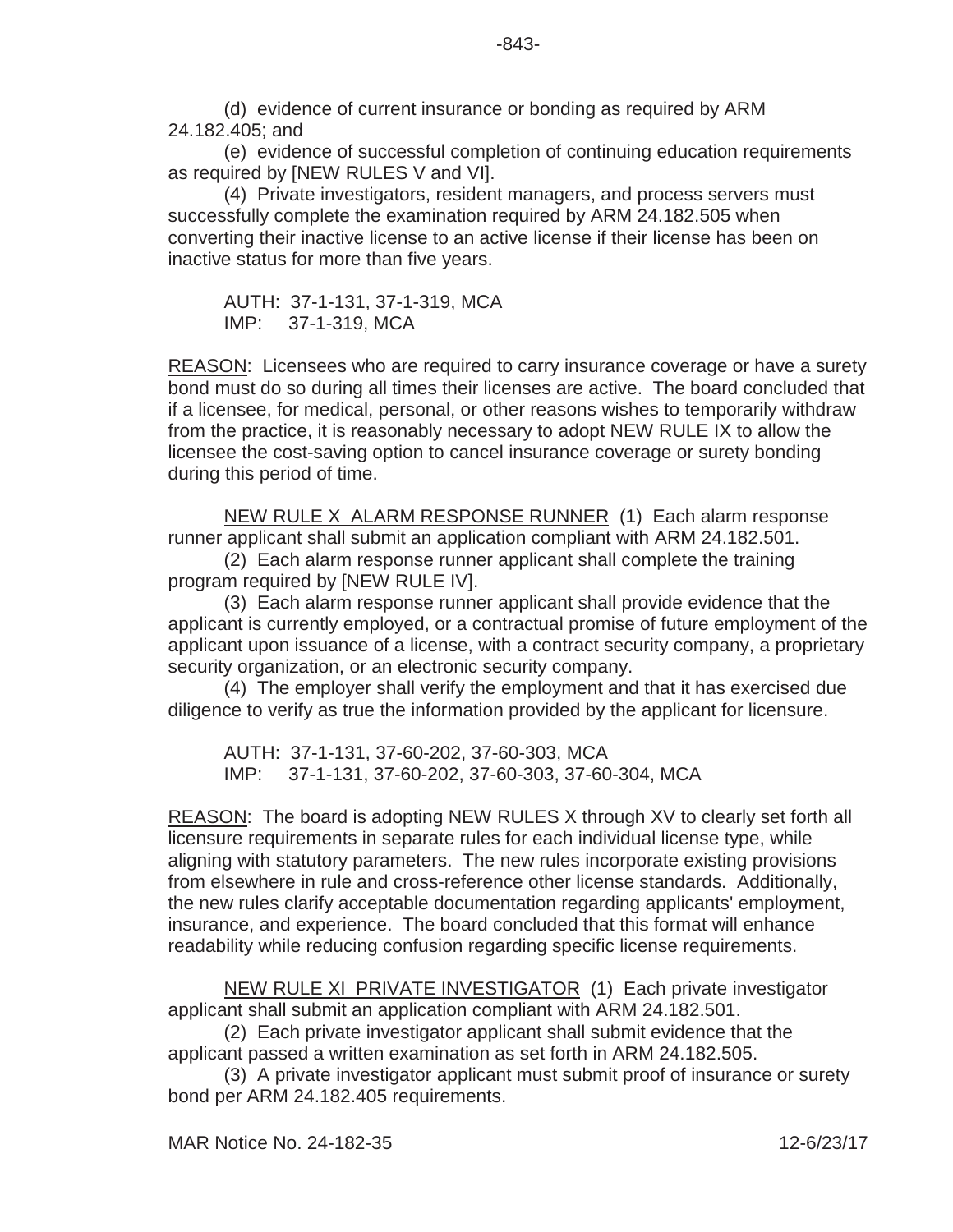(4) An applicant for private investigator must list the names and telephone numbers of three references not related to the applicant by blood or marriage. Two of the three references must be:

(a) former employers;

(b) individuals or firms with which the applicant had a contractual working agreement if self-employed;

(c) individuals or firms having knowledge of the agreement or working relationship; or

(d) as determined acceptable by the board or its designee.

(5) Applicants for licensure as private investigators must demonstrate three years of full-time experience (5,400 cumulative hours) as follows:

(a) employment performing investigative-related duties that do not require licensure as a private investigator, or as a private investigator trainee under an approved supervisor;

(b) governmental or military employment as a peace officer, detective, special agent, or another investigative position;

(c) employment in the fire investigative business or as a fire investigator; or

(d) employment as a licensed insurance investigator, with a maximum allowable credit of 2,700 hours.

(6) Applicants not meeting the required 5,400 hours of experience in (5) may count up to 2,700 hours of training or education as follows:

(a) successful completion and verification of the basic course at the Montana Law Enforcement Academy, which is 900 hours;

(b) training related to the practice of a private investigator, per 37-60-101, MCA; or

(c) credits earned from an institution of higher learning related to criminal justice or law.

AUTH: 37-1-131, 37-60-202, 37-60-303, MCA IMP: 37-1-131, 37-60-202, 37-60-303, 37-60-304, MCA

REASON: While creating separate licensure rules for each license type, the board is also adopting NEW RULE XI to clearly explain for private investigator applicants the experience requirements and address questions and issues presented to the board over the years. Additionally, this new rule clarifies that acceptable experience includes performing investigative-related duties not requiring licensure, and experience as private investigator trainees, in law enforcement, or other investigations-related fields. The board is adopting (6) to further the board's intent that acceptable education and training relate to private investigations, criminal justice, or the law. The board concluded that these three areas relate directly to the practice of private investigation and as such, are a necessary foundation and will enhance the public's protection.

NEW RULE XII PRIVATE SECURITY GUARD (1) Each private security guard applicant shall submit an application compliant with ARM 24.182.501.

(2) Each private security guard applicant shall complete the training program required by [NEW RULE II].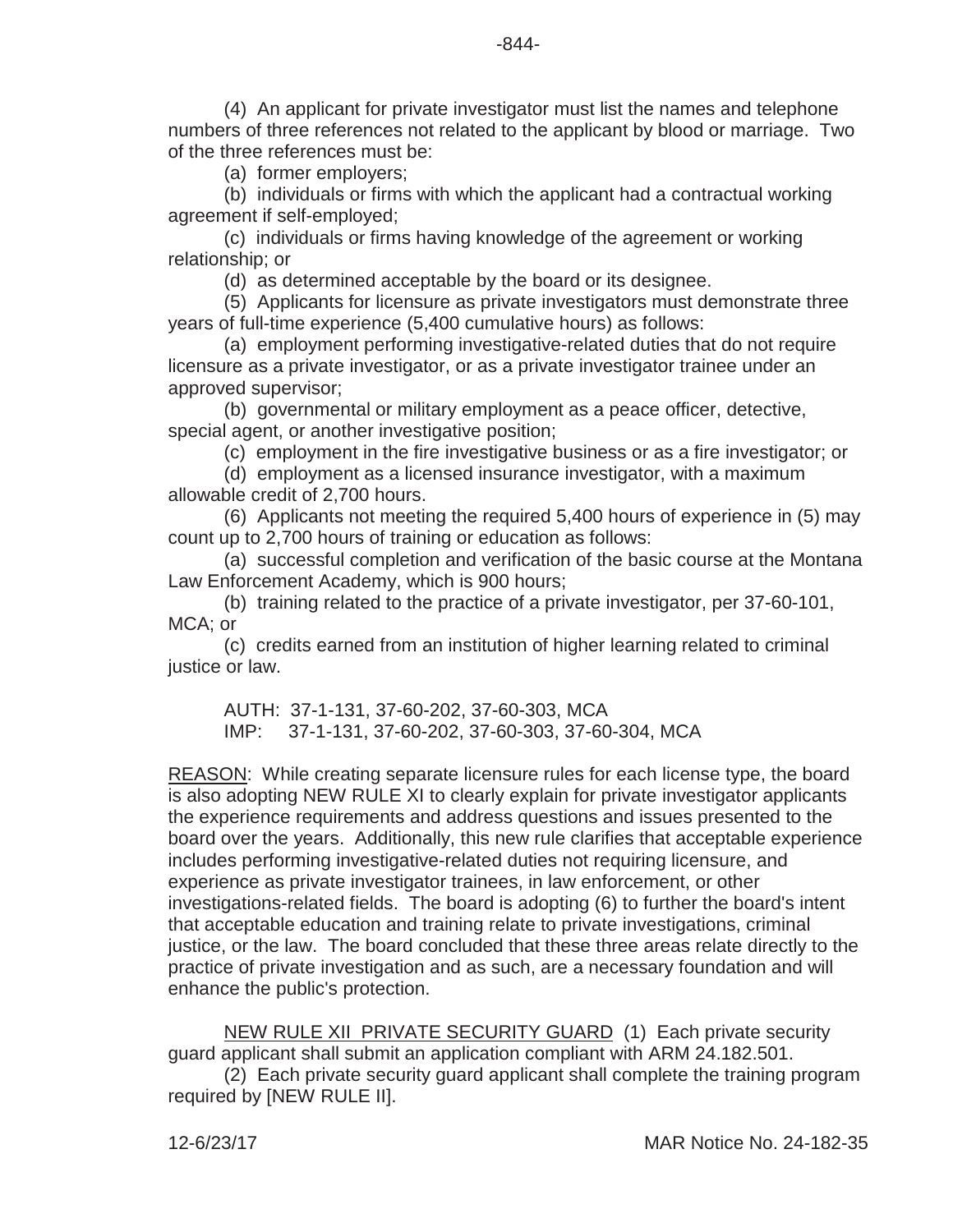(3) Each private security guard applicant shall provide evidence that the applicant is currently employed, or a contractual promise of future employment of the applicant upon issuance of a license, with a contract security company, a proprietary security organization, or an electronic security company.

(4) The employer shall verify the employment and that it has exercised due diligence to verify as true the information provided by the applicant for licensure.

AUTH: 37-1-131, 37-60-202, 37-60-303, MCA IMP: 37-1-131, 37-60-202, 37-60-303, 37-60-304, MCA

NEW RULE XIII PROCESS SERVER (1) Each process server applicant shall submit an application compliant with ARM 24.182.501.

(2) A process server applicant must show proof of residence in the state of Montana for at least one year immediately preceding the submission of the application, pursuant to 25-1-1102, MCA.

(3) Each process server applicant shall submit evidence that the applicant passed a written examination as set forth in ARM 24.182.505.

(4) A process server applicant must submit proof of surety bond pursuant to ARM 24.182.405.

AUTH: 37-1-131, 37-60-202, 37-60-303, MCA

IMP: 25-1-1101, 25-1-1102, 25-1-1111, 37-1-131, 37-60-202, 37-60-303, 37-60-304, MCA

NEW RULE XIV RESIDENT MANAGER (1) Each resident manager applicant shall:

(a) submit an application compliant with ARM 24.182.501;

(b) submit evidence that the applicant passed a written examination as set forth in ARM 24.182.505; and

(c) provide the names and telephone numbers of three references not related to the applicant by blood or marriage. Two of the three references must be:

(i) former employers;

(ii) individuals or firms with which the applicant had a contractual working agreement if self-employed;

(iii) individuals or firms having knowledge of the agreement or working relationship; or

(iv) as determined acceptable by the board or its designee.

(2) Applicants for licensure as resident managers of contract security companies or proprietary security organizations must:

(a) complete vocational training of at least two 12-credit semesters in security company operations and two 12-credit semesters in business operations; or

(b) demonstrate two years of full-time experience (3,600 cumulative hours) as follows:

(i) practice as a licensed security guard or alarm response runner for the same type of company the applicant is seeking licensure as a resident manager;

(ii) employment as a sworn peace officer or military police officer; or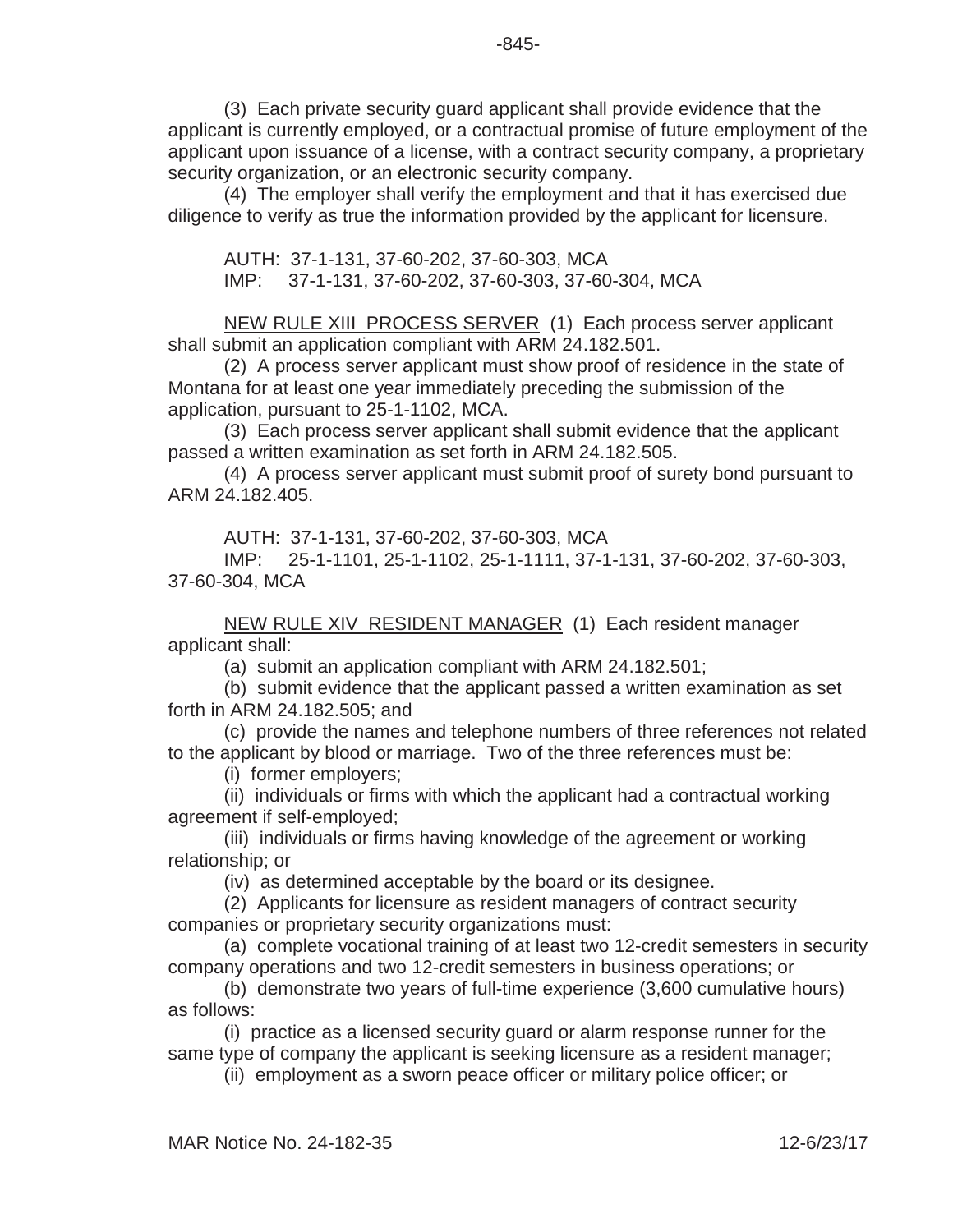(iii) employment as governmental or industrial supervisor or administrator, with security duties as a primary function.

(3) Applicants for licensure as resident managers of electronic security companies must:

(a) complete vocational training of at least two 12-credit semesters in electronic security operations and two 12-credit semesters in business operations; or

(b) demonstrate two years of full-time experience (3,600 cumulative hours) as follows:

(i) practice as a licensed security alarm installer or alarm response runner for an electronic security company; or

(ii) employment as governmental or industrial supervisor or administrator, with electronic security duties as a primary function.

AUTH: 37-1-131, 37-60-202, 37-60-303, MCA IMP: 37-1-131, 37-60-202, 37-60-303, 37-60-304, MCA

REASON: The statutory definition of resident manager at 37-60-101(22), MCA, includes duties that focus on the "direct supervision, control, charge, management, or operation" of private security company offices in the state. Therefore, the board is clarifying the experience requirements in this new rule to require vocational training in business operations, which more directly relates to the duties of a resident manager, as well as security company operations for all resident managers.

The current experience requirement for resident managers of electronic security companies is two years as an employer or employee "in the field." The board concluded this requirement is vague, and is clarifying in (3)(b)(i) that prior experience working for an electronic security company as a licensed security alarm runner or installer is acceptable, as these are the primary functions of an electronic security company. Further, (3)(b)(ii) will allow experience as supervisors or administrators specializing in security to apply toward licensure in electronic security, to mirror a similar provision for resident managers of a proprietary or contract security company.

NEW RULE XV SECURITY ALARM INSTALLER (1) Each security alarm installer applicant shall submit an application compliant with ARM 24.182.501.

(2) Each security alarm installer applicant shall complete the training program required by [NEW RULE III].

(3) Each security alarm installer applicant shall provide evidence that the applicant is currently employed, or a contractual promise of future employment of the applicant upon issuance of a license, with a contract security company, a proprietary security organization, or an electronic security company.

(4) The employer shall verify the employment and that it has exercised due diligence to verify as true the information provided by the applicant for licensure.

AUTH: 37-1-131, 37-60-202, 37-60-303, MCA IMP: 37-1-131, 37-60-202, 37-60-303, 37-60-304, MCA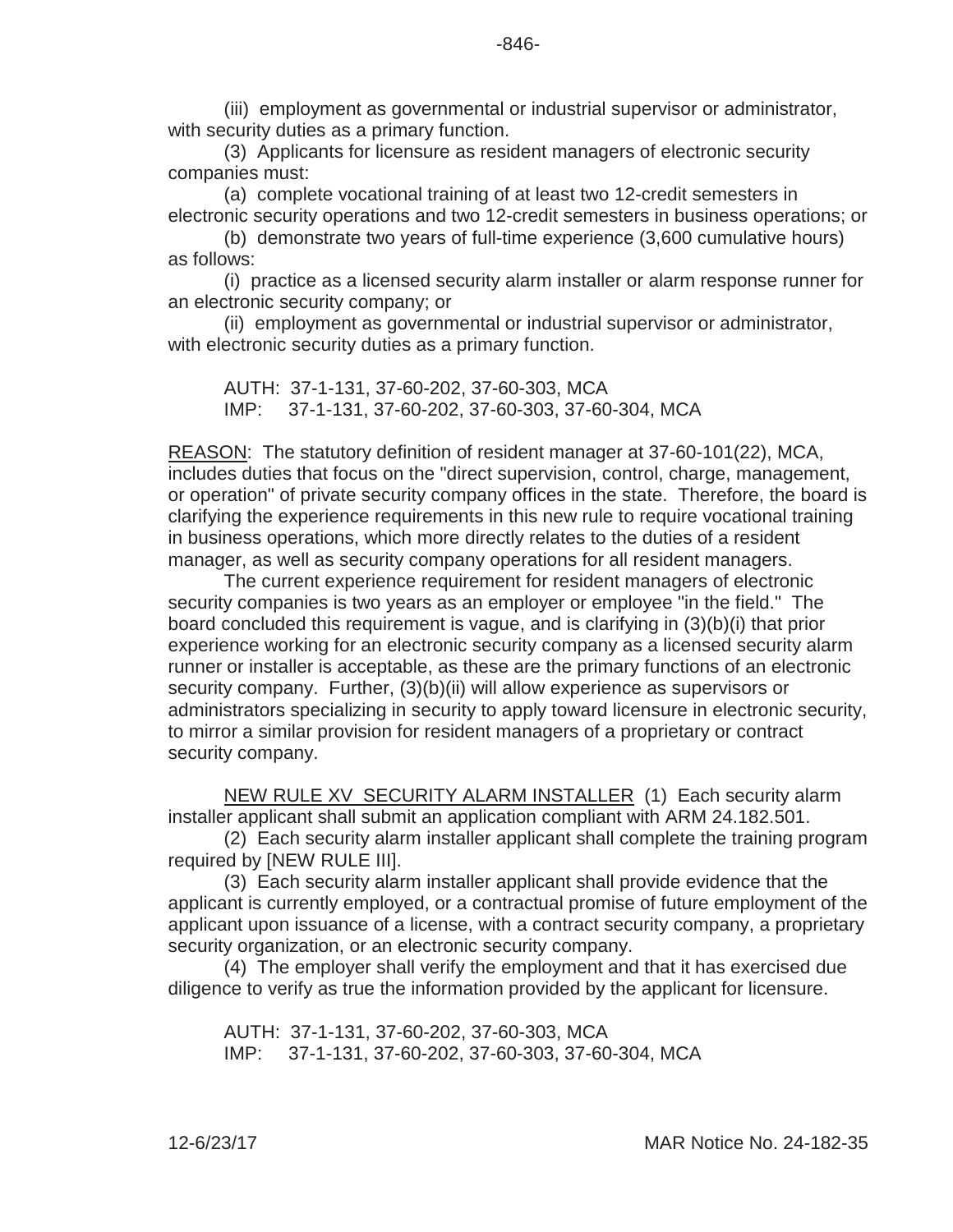NEW RULE XVI NONROUTINE APPLICATIONS (1) The department shall process and issue licenses to all applicants who submit complete and routine applications. Complete applications that are nonroutine must be reviewed by the board to determine licensure.

(2) The board shall review an application containing any of the following criteria:

(a) the applicant's conviction, or pending criminal charge, of:

(i) a felony crime, unless the conviction was dismissed by the court;

(ii) any crime related to the illegal use or possession of a dangerous weapon, unless the conviction was dismissed by the court;

(iii) a misdemeanor crime involving violence, use or sale of drugs, fraud, deceit, or theft, pursuant to 37-1-316(1), MCA, unless the conviction occurred more than five years before application and all court-ordered conditions have been satisfied, discharged, or dismissed; or

(iv) two or more misdemeanor crimes that have occurred within five years of application, including the traffic-related crimes of reckless driving, driving under the influence (DUI), and hit-and-run;

(b) disciplinary action taken against a professional license held by the applicant in this state, another state, or other jurisdiction, in which:

(i) the license was revoked, suspended, voluntarily or involuntarily surrendered, or placed on probation for three or more years; or

(ii) the license is currently encumbered, meaning conditions imposed on the license have not been satisfied or are ongoing; and

(iii) the disciplinary action originated in that state or jurisdiction because of the applicant's underlying conduct and not in response to another state or jurisdiction's disciplinary action;

(c) the applicant has been court-martialed or received a dishonorable discharge from any armed services branch;

(d) a malpractice judgment has been entered against the applicant related to the practice of private security;

(e) the applicant answered "yes" on the application to being diagnosed with chemical dependency or another addiction, or has participated in a chemical dependency or other addiction treatment program (excluding ACT or similar courtordered program), any of which have occurred within five years of application;

(f) the applicant answered "yes" on the application regarding a diagnosis for a physical condition or mental health disorder involving potential health risk to the public; or

(g) the applicant failed to disclose a criminal conviction on the application that was discovered during the background check and the criminal conviction is defined as nonroutine under (a)(i) through (iv).

(3) The department may, but is not required to, submit an otherwise routine application to the board for review if:

(a) questions arise whether the applicant meets all requirements for licensure under 37-60-303, MCA, including but not limited to the demonstration of good moral character; or

(b) inconsistencies, irregularities, or other matters of concern exist in the application or related documentation.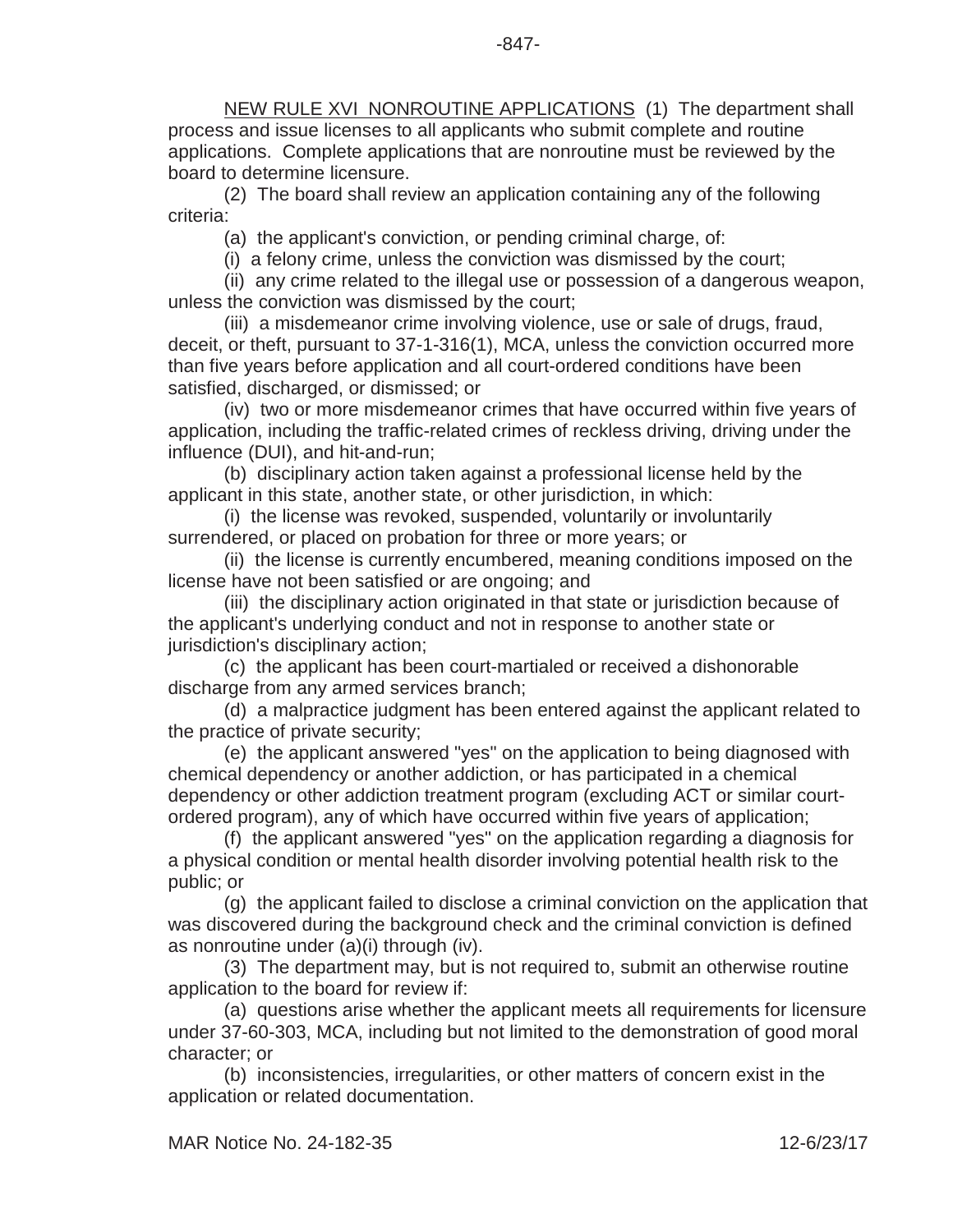AUTH: 37-1-131, 37-60-202, MCA IMP: 37-1-101, 37-1-131, 37-60-202, 37-60-303, 37-60-304, MCA

-848-

REASON: The board determined it is reasonably necessary to adopt New Rule XVI to further implement 37-1-101, MCA, which states the department will process routine licensure applications on behalf of the board. This rule identifies criteria determined by the board to characterize nonroutine applications which require the board's consideration for processing. Presently, the board has defined nonroutine applications through board motions that focus on character and fitness issues raised in the answers to application questions. The board is proposing this new rule to clearly establish when full board review is required and to otherwise facilitate the department's processing of routine applications.

5. The board proposes to repeal the following rule:

### 24.182.503 EXPERIENCE REQUIREMENTS

AUTH: 37-1-131, 37-60-202, 37-60-303, MCA IMP: 37-1-131, 37-60-301, 37-60-303, 37-60-304, MCA

REASON: The board is repealing this rule to align with the adoption of NEW RULES X through XV in this notice. The board is proposing the new rules to set forth licensure requirements in separate rules for each license type. This rule is no longer necessary as it duplicates language now appearing in the new rules.

6. Concerned persons may present their data, views, or arguments either orally or in writing at the hearing. Written data, views, or arguments may also be submitted to the Board of Private Security, 301 South Park Avenue, P.O. Box 200513, Helena, Montana 59620-0513, by facsimile to (406) 841-2305, or e-mail to dlibsdpsp@mt.gov, and must be received no later than 5:00 p.m., July 21, 2017.

7. An electronic copy of this notice of public hearing is available at http://boards.bsd.dli.mt.gov/psp (department and board's web site). The department strives to make the electronic copy of this notice conform to the official version of the notice, as printed in the Montana Administrative Register, but advises all concerned persons that in the event of a discrepancy between the official printed text of the notice and the electronic version of the notice, only the official printed text will be considered. In addition, although the department strives to keep its web site accessible at all times, concerned persons should be aware that the web site may be unavailable during some periods, due to system maintenance or technical problems, and that technical difficulties in accessing or posting to the e-mail address do not excuse late submission of comments.

8. The board maintains a list of interested persons who wish to receive notices of rulemaking actions proposed by this board. Persons who wish to have their name added to the list shall make a written request that includes the name, e